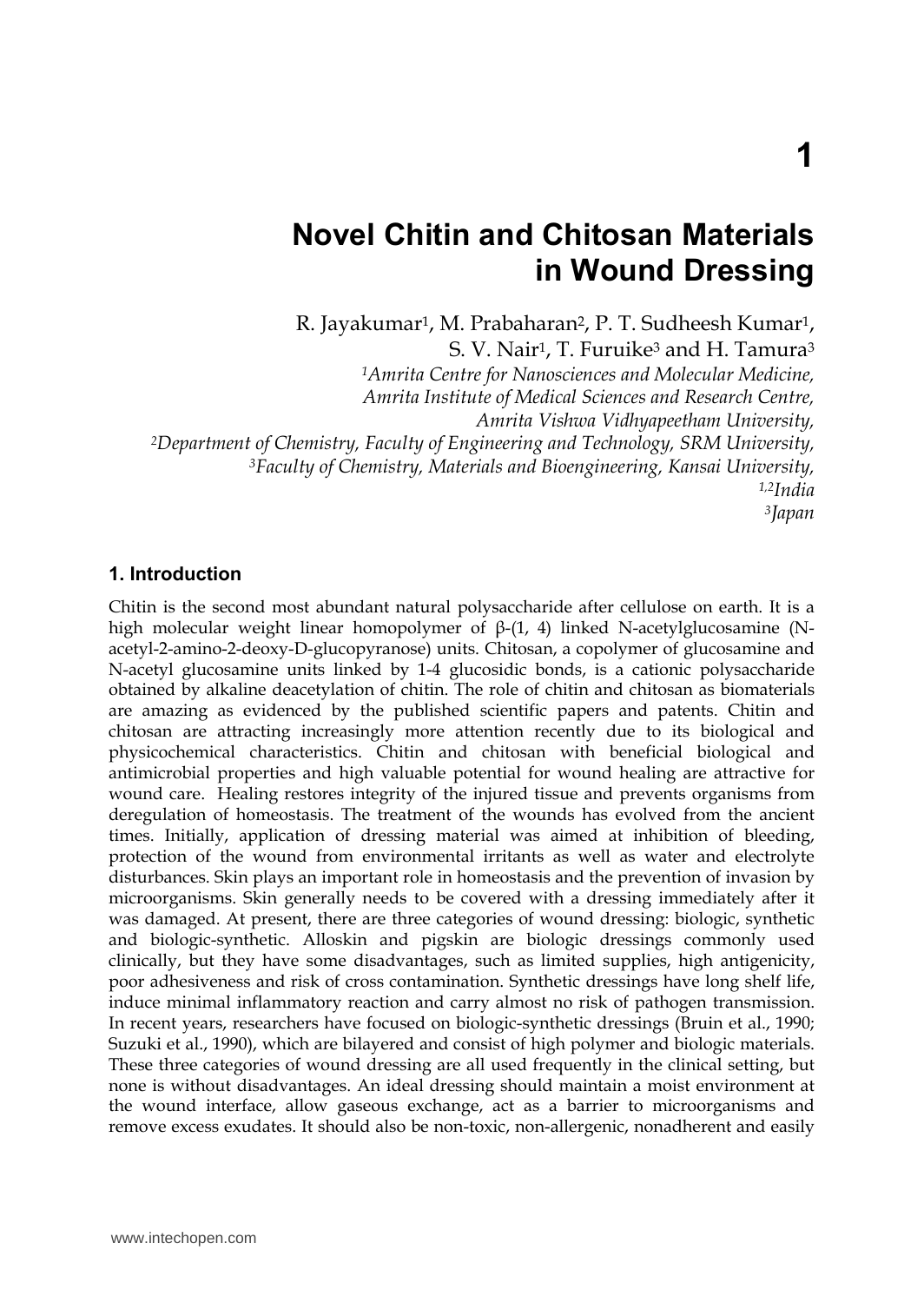removed without trauma, and it should be made from a readily available biomaterial that requires minimal processing, possesses antimicrobial properties and promotes wound healing. In recent years, a large number of research groups are dedicated to produce a new, improved wound dressing by synthesizing and modifying biocompatible materials (Shibata et al., 1997; Draye et al., 1998; Ulubayram et al., 2001).

Recent reports are also aiming on the acceleration of the wound repair by systematically designed dressing materials. In particular, efforts ware focused on the use of biologically derived materials such as, chitin and its derivatives, which are capable of accelerating the healing processes at molecular, cellular, and systemic levels. Chitin and its derivative, chitosan, are biocompatible, biodegradable, nontoxic, anti-microbial and hydrating agents. Due to these properties, they show good biocompatibility and positive effects on wound healing. Previous studies have shown that chitin-based dressings can accelerate the repair of different tissues and facilitates contraction of wounds and regulates secretion of the inflammatory mediators such as interleukin 8, prostaglandin E, interleukin 1  $β$ , and others. Chitosan provides a non-protein matrix for 3D tissue growth and activates macrophages for tumoricidal activity. It stimulates cell proliferation and histoarchitectural tissue organization. Chitosan is a hemostat, which helps in natural blood clotting and blocks nerve endings and hence reducing pain. Chitosan will gradually depolymerize to release *N*-acetyl-  $\beta$ -D-glucosamine, which initiates fibroblast proliferation and helps in ordered collagen deposition and stimulates increased level of natural hyaluronic acid synthesis at the wound site. It helps in faster wound healing and scar prevention (Paul & Sharma, 2004). The advantage of chitin and chitosan is easily can processed into hydrogels (Nagahama et al., 2008a; Nagahama et al., 2008b; Tamura et al., 2010), membranes (Yosof, Wee, Lim & Khor, 2003; Marreco et al., 2004; Jayakumar et al., 2007; Jayakumar et al., 2008, Jayakumar et al., 2009; Madhumathi et al., 2009), nanofibers **(**Shalumon et al., 2009; Shalumon et al., 2010; Jayakumar et al., 2010), beads (Yosof, Lim & Khor, 2001; Jayakumar et al., 2006), micro/nanoparticles (Prabaharan & Mano, 2005; Prabaharan, 2008; Anitha et al., 2009; Anitha et al., 2010; Dev et al., 2010), scaffolds (Peter et al., 2009; Peter et al., 2010; Prabaharan & Jayakumar, 2009; Maeda et al., 2008) and sponges (Muramatsu, Masuda, Yoshihara & Fujisawa, 2003; Portero, 2007) for various types of biomedical applications such as drug and gene delivery (Prabaharan & Mano, 2005; Jayakumar et al., 2010a), wound healing (Jayakumar et al., 2005; Jayakumar et al., 2007; Jayakumar et al., 2010b; Jayakumar et al., 2010c; Tamura et al., 2010) and tissue engineering (Jayakumar et al., 2005; Jayakumar et al., 2010d; Tamura et al., 2010). Various forms of wound dressings materials based on chitin and chitosan derivatives are commercially available. The ordered regeneration of wounded tissues requires the use of chitin and chitosan in the form of non-wovens, nanofibrils, composites, films, scaffolds and sponges. So far a number of research works have been published on chitin and chitosan as wound dressing materials. However, only a few review articles have been reported about chitin and chitosan-based wound dressings with limited information (Ueno, Mori & Fujinaga, 2001; Ravi Kumar, 2000; Kim et al., 2008; Muzzarelli, 2009; Tamura et al., 2010). In this paper, we reviewed a recent development and applications on wound dressing materials based on chitin, chitosan and their derivatives.

### **2. Applications of chitin and chitosan materials in wound dressing**

Chitin and chitosan have an accelerating effect on the wound healing process. A number of studies have demonstrated that chitin and chitosan accelerated wound healing. Chitin and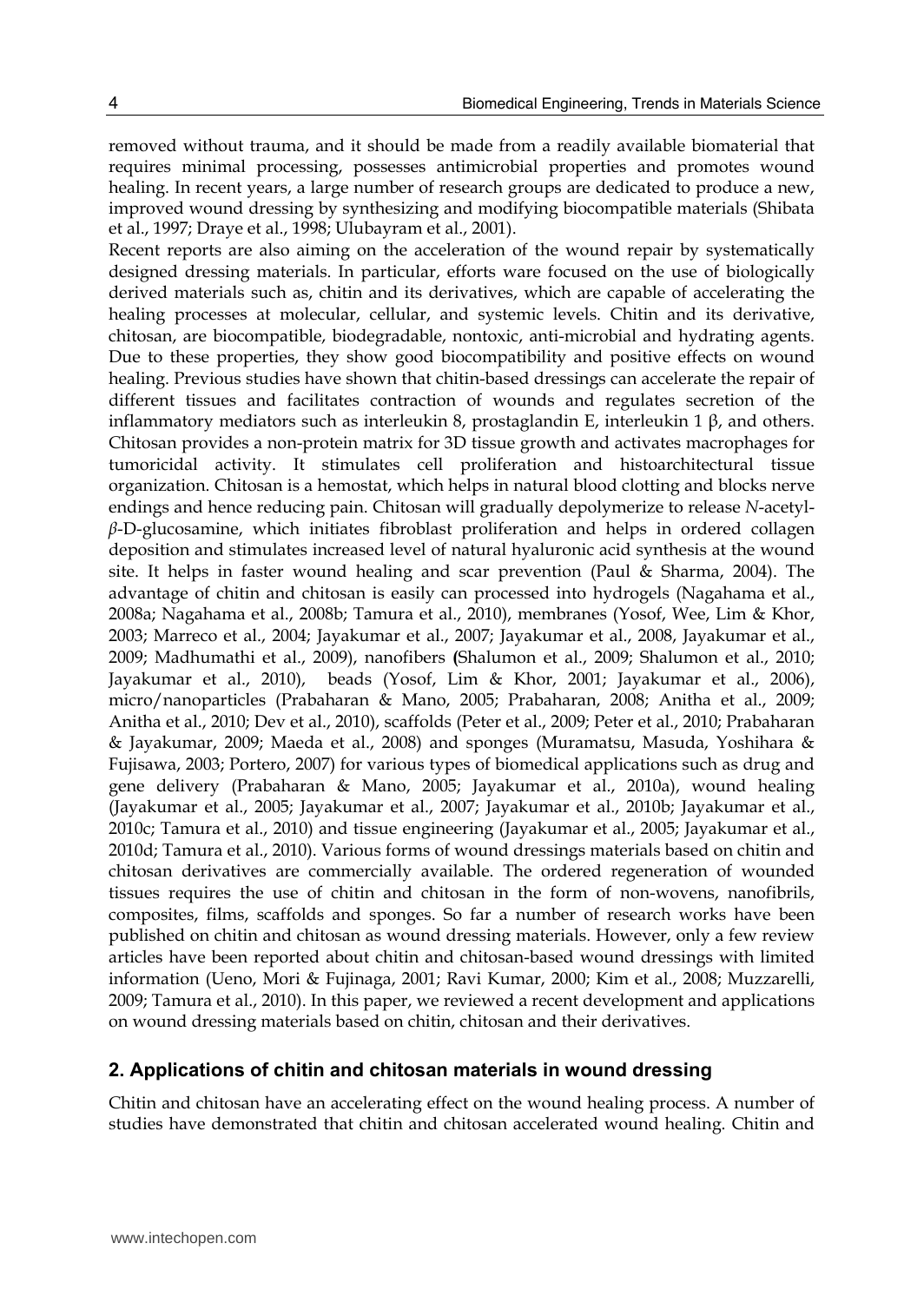chitosan have been used as nanofibers, gels, scaffolds, membranes, filaments, powders, granules, sponges or as a composite. The main biochemical activities of chitin and chitosanbased materials in wound healing are polymorphonuclear cell activation, fibroblast activation, cytokine production, gaint cell migration and simulation of type IV collagen synthesis (Mezzana, 2008). Nanofiber matrices have shown tremendous promise as tissue engineering scaffolds for skin substitutes. The advantages of a scaffold composed of ultrafine, continuous fibers are oxygen-permeable high porosity, variable pore-size distribution, high surface to volume ratio and most importantly, morphological similarity to natural extracellular matrix (ECM) in skin, which promote cell adhesion migration and proliferation. Recent advances in process chemistry have made it possible to make chitin and chitosan nanofibril materials with more flexibility and useful for the development of new bio-related products (Mattioli-Belmonte et al., 2007). Dibutyrylchitin (DBC) is a watersoluble chitin derivative with confirmed biological properties. DBC is obtained in the reaction of shrimp chitin with butyric anhydride, under heterogeneous condition, in which perchloric acid was used as a catalyst. Recently, DBC fibrous materials were used for wound healing applications (Chilarski et al., 2007). In this study, DBC non-woven fabrics after vsterilisation were applied to a group of nine patients with different indications. Satisfactory results of wound healing were achieved in most cases, especially in cases of burn wounds and postoperative/posttraumatic wounds and various other conditions causing skin/epidermis loss (Chilarski et al., 2007). The effects of DBC on the repair processes and its mechanisms of action were studied by Blasinka & Drobnik (2007). The results showed that DBC implanted subcutaneous to the rats increased weight of the granulation tissue. Increased cell number isolated from the wound and cultured on the DBC films was also revealed. DBC elevates the glycosaminoglycans (GAG) level in the granulation tissue. This study documents the beneficial influence of DBC on the repair, which could be explained by the modification of the extracellular matrix and cell number (Blasinka & Drobnik, 2007). The effectiveness of three chitin nanofibril/chitosan glycolate-based preparations, a spray (Chit-A), a gel (Chit-B), and a gauze (Chit-C), in healing cutaneous lesions was assessed macroscopically and by light microscopy immunohistochemistry (Mattioli-Belmonte et al., 2007). These evaluations were compared to the results obtained using a laser co-treatment. The wound repair provided by these preparations are clearly evident even without the synergistic effect of the laser co-treatment. These results confirmed the effectiveness of chitin nanofibril/chitosan glycolate-based products in restoring subcutaneous architecture. A biocompatible carboxyethyl chitosan/poly(vinyl alcohol) (CECS/PVA) nanofibers were

prepared by electrospinning of aqueous CECS/PVA solution (Zhou et al., 2008) as wound dressing material. The potential use of the CECS/PVA electrospun fiber mats as scaffolding materials for skin regeneration was evaluated *in vitro* using mouse fibroblasts (L929) as reference cell line. Indirect cytotoxicity assessment of the fiber mats indicated that the CECS/PVA electrospun mat was non-toxic to the L929 cell. Cell culture results showed that fibrous mats were good in promoting the L929 cell attachment and proliferation (Zhou et al., 2008). This novel electrospun matrix would be used as potential wound dressing for skin regeneration. It is known that chitosan derivatives with quaternary ammonium groups possess high efficacy against bacteria and fungi. It is now widely accepted that the target site of these cationic polymers is the cytoplasmic membrane of bacterial cells (Tashiro, 2001). The photo cross-linked electrospun mats containing quaternary chitosan (QCS) were efficient in inhibiting growth of Gram-positive bacteria and Gram-negative bacteria (Ignatove et al., 2007). These results suggested that the cross-linked QCS/PVP electrospun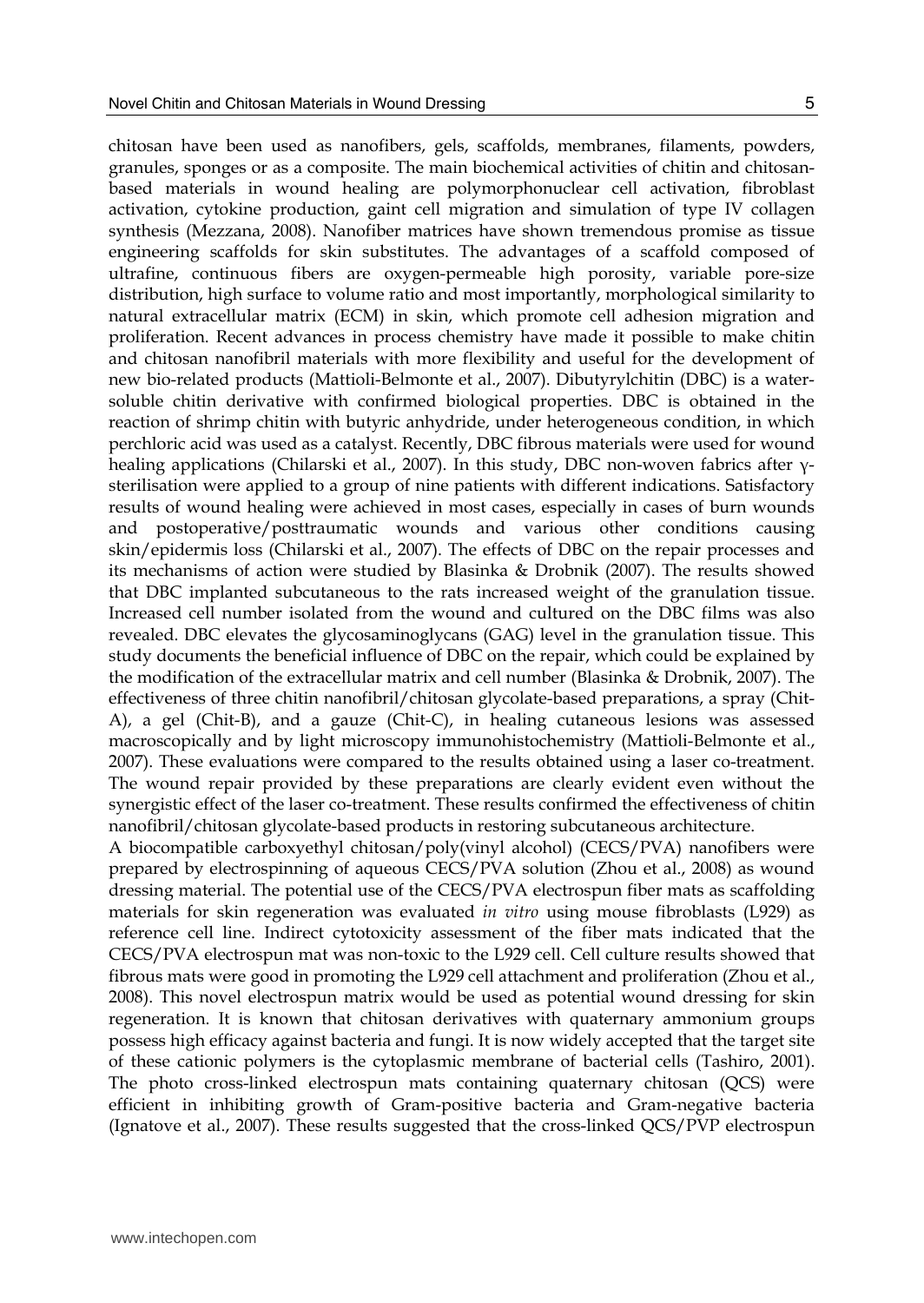mats are promising materials for wound-dressing applications. Similarly, the photo-crosslinked electrospun nano-fibrous QCS/PVA mats had a good bactericidal activity against the Gram-negative bacteria *E. coli* and Gram-positive bacteria *S. aureus* (Ignatove et al., 2006). These characteristic features of the electrospun mats reveal their high potential for wounddressing applications. A remarkable wet spun alginate composite containing 0.15-2.0% chitin nanofibrils was also characterized in view of its use as a wound dressing material (Turner et al., 1986; Watthanaphanit, Supaphol, Tamura, Tokura, & Rujiravanit, 2008). The result showed that the overall susceptibility to lysozyme was improved by the tiny amounts of chitin nanofibrils. Moreover, the release of chitin oligomers as a consequence of the enzymatic hydrolysis is a significant contribution to the efficacy of the calcium-alginate dressings. The best biomaterials for wound dressing should be biocompatible and promote the growth of dermis and epidermis layers. Chen et al. (2008) reported composite nanofibrous membrane of chitosan/collagen, which are known for their beneficial effects on wound healing. The membrane was found to promote wound healing and induce cell migration and proliferation. From animal studies, the nanofibrous membrane was found to be better than gauze and commercial collagen sponge in wound healing.

A wound dressing system with high liquid absorbing, biocompatibility, and antibacterial properties was designed based on chitosan/collagen (Wang, Su & Chen, 2008). Various solution weight ratios of collagen to chitosan were used to immobilize on the polypropylene nonwoven fabric, which were pre-grafted with acrylic acid (AA) or *N*-isopropyl acrylamide (NIPAAm) to construct a durable sandwich wound dressing membrane with high water absorbing, easy removal, and antibacterial activity. Swelling properties and antibacterial activity of the membranes were measured, and wound healing enhancement by skin fullthickness excision on animal model was examined. The results indicated that NIPAAmgrafted and collagen/chitosan-immobilized polypropylene nonwoven fabric (PP-NIPAAmcollagen-chitosan) showed a better healing effect than AA-grafted and collagen/chitosanimmobilized polypropylene nonwoven fabric (PP-AA-collagen-chitosan). The wound treated with PP-NIPAAm-collagen-chitosan demonstrated the excellent remodeling effect in histological examination with respect to the construction of vein, epidermis, and dermis at 21 days after skin injury. The values of water uptake and water diffusion coefficient for PP-NIPAAm-collagen-chitosan were higher than that for PP-AAcollagen-chitosan under a given solution weight ratio of collagen/chitosan. Both PP-NIPAAm-collagen-chitosan and PP-AA-collagen-chitosan demonstrated antibacterial activity (Wang, Su & Chen, 2008). A novel genipin cross-linked chitosan film, was prepared as a wound dressing material (Liu, Yao & Fang, 2008). This study examined the *in vitro* properties of the genipin-cross-linked chitosan film and the bi-layer composite. Furthermore, *in vivo* experiments were conducted to study wounds treated with the composite in a rat model. Experimental results showed that the degree of cross-linking and the *in vitro* degradation rate of the genipin-cross-linked chitosan films can be controlled by varying the genipin contents. In addition, the genipin contents should exceed 0.025 wt% of the chitosan-based material if complete cross-linking reactions between genipin and chitosan molecules are required. Water contact angle analysis shows that the genipin-crosslinked chitosan film is not highly hydrophilic; therefore, the genipin-cross-linked chitosan layer is not entangled with the soybean protein non-woven fabric, which forms an easily stripped interface layer between them. Furthermore, this wound dressing material provides adequate moisture, thereby minimizing the risk of wound dehydration and exhibits good mechanical properties. The in vivo histological assessment results revealed that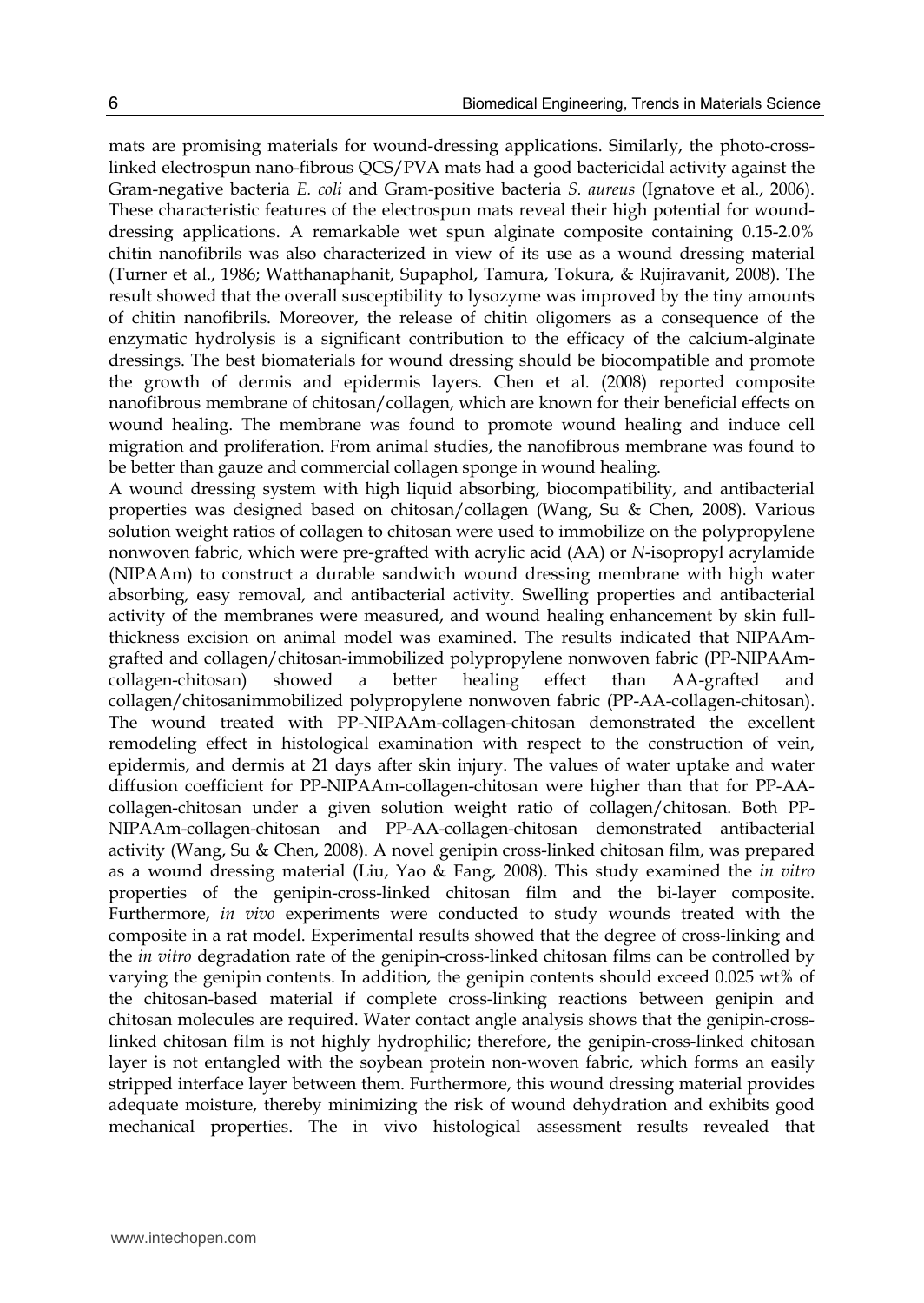epithelialization and reconstruction of the wound are achieved by covering the wound with the composite, and the composite is easily stripped from the wound surface without damaging newly regenerated tissue (Liu, Yao & Fang, 2008).

Chitin and chitosan hydrogels are also used as wound dressing materials. Water-soluble chitin hydrogel was prepared with the desired deacetylation degree of 0.50 and molecular weight of 800 kDa as wound dressing material. The resulting hydrogel was found to be more susceptible to the action of lysozyme than chitosan. Full-thickness skin incisions were made on the backs of rats and then chitin, chitosan, chitin powders and the chitin hydrogel were embedded in the wounds. The chitin powder was found to be more efficient than chitin or chitosan as a wound healing accelerator: the wounds treated with chitin hydrogel were completely re-epithelialized, granulation tissues were nearly replaced by fibrosis and hair follicles were almost healed with in 7 days after initial wounding. Also, the chitin hydrogel treated skin had the highest tensile strength and the arrangement of collagen fibers in the skin was similar to normal skins. The chitin hydrogel was considered to be a suitable wound-healing agent due to its easy application and high effectiveness. It is likely that the superior enzymatic degradability and hydrophilicity of water-soluble chitin enhances its activity as a wound-healing accelerator (Cho et al., 1999). Topical formulations based on water soluble chitin were prepared and their effects on wound healing were evaluated on a rabbit ear model (Han, 2005). Full-thickness, open skins wound were made on the ears of rabbits and water soluble chitin ointments were embedded in the open wound. The application of water soluble chitin ointments significantly accelerated wound healing and wound contraction. The areas of epithelialization and granulation tissues in water soluble chitin ointment group were found to be remarkably larger than those in control group (no treatment) and in placebo group (treated with ointment-base materials). A large number of grown granulation tissues including dense fibroblast deposition were observed under the thickened epithelium of the wound treated with water soluble chitin ointments. The number of inflammatory cells in water soluble chitin ointment group was significantly decreased compared with those in control and placebo groups, indicating that water soluble chitin would give low stimuli to wounds and prevent excessive scar formation. Overall results demonstrated that the topical formulation based on water soluble chitin is considered to become an excellent dressing as a wound-healing assistant (Han, 2005).

Pietramaggiori et al. (2008) demonstrated that treatment of full-thickness cutaneous wounds in a diabetic mouse model with chitin-containing membranes results in an increased wound closure rate correlated with impressive rise of angiogenesis. Serum starved endothelial cells were treated with vascular endothelial growth factor (VEGF) or with different concentrations of chitin. As compared with the total number of cells plated (control), at 48 h after serum starvation, there was a twofold reduction of the number of cells, but this reduction was compensated upon addition of VEGF or chitin at either 5 or 10 mg/ml. These results indicate that like VEGF, chitin treatment prevents cell death induced by serum deprivation. However, chitin does not result in a higher metabolic rate (by MTT assays), suggesting that this polymeric material is not causing marked increases in cellular proliferation but is rescuing cells from dying by serum deprivation. To overcome current limitations in wound dressings for treating mustard-burn induced septic wound injuries, a non-adherent wound dressing with sustained anti-microbial capability has been developed (Loke et al., 2000). The wound dressing consists of two layers: the upper layer is a carboxymethyl chitin hydrogel material, while the lower layer is an anti-microbial impregnated biomaterial. The hydrogel layer acts as a mechanical and microbial barrier, and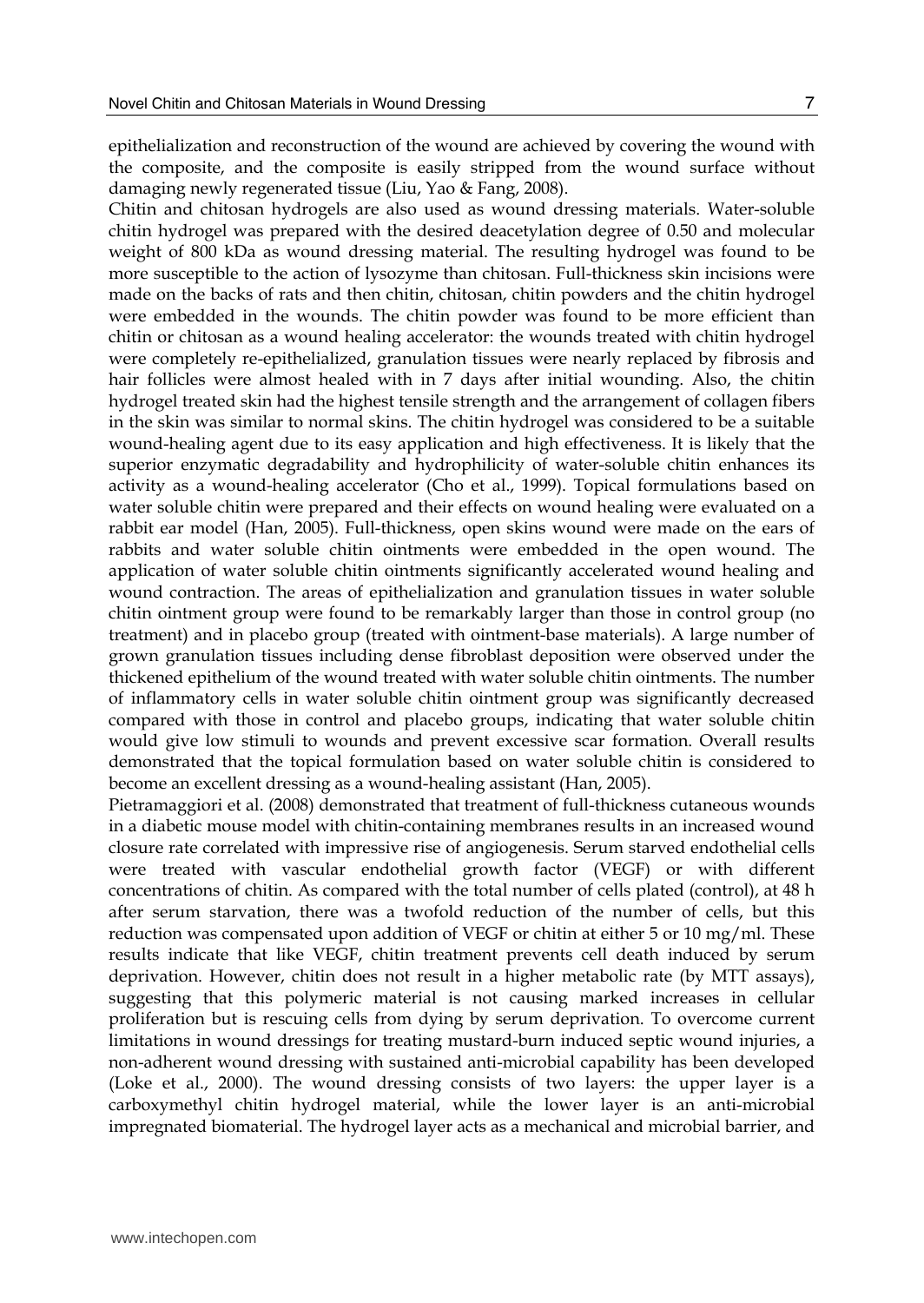is capable of absorbing wound exudate. In physiological fluid, the carboxymethylated chitin hydrogel swells considerably, imbibing up to 4 times its own weight of water and is also highly porous to water vapor. The moisture permeability of the dressing prevents the accumulation of fluid in heavily exudating wounds seen in second-degree burns. The lower layer, fabricated from chitosan acetate foam, is impregnated with chlorhexidine gluconate. From the in vitro release studies, the loading concentration was optimized to deliver sufficient anti-microbial drug into the wound area to sustain the anti-microbial activity for 24 h (Loke et al., 2000).

*┚*-Chitin grafted poly(acrylic acid) (PAA) was prepared with the aim of obtaining a hydrogel suitable for wound dressing application. In this study, acrylic acid was first linked to chitin, via ester bonds between the chitin primary alcohol groups and the carboxyl groups of acrylic acid, as the active grafted moiety that was further polymerized upon addition of an initiator to form a network. The chitin-PAA films were synthesized at various acrylic acid contents: the degree of swelling of the chitin-PAA films was in the range of 30-60 times of their original weights depending upon the monomer feed content. The chitin-PAA film with 1:4 weight ratio of chitin: acrylate, possessed optimal physical properties. The cytocompatibility of the film was tested with L929 mouse fibroblasts that proliferated and adhered well onto the film. The morphology and behavior of the cells on the chitin-PAA film were found to be normal after 14 days of culture (Tanodekaew et al., 2004).

Skin repair is an important field of the tissue engineering, especially in the case of extended third-degree burns, where the current treatments are still insufficient in promoting satisfying skin regeneration. Bio-inspired bi-layered physical hydrogels only constituted of chitosan and water were processed and applied to the treatment of full-thickness burn injuries (Boucard et al., 2007). A first layer constituted of a rigid protective gel ensured good mechanical properties and gas exchanges. A second soft and flexible layer allowed the material to follow the geometry of the wound and ensured a good superficial contact. To compare, highly viscous solutions of chitosan were also considered. Veterinary experiments were performed on pig's skins and biopsies at days 9, 17, 22, 100 and 293, were analyzed by histology and immuno-histochemistry. Only one chitosan material was used for each time. All the results showed that chitosan materials were well tolerated and promoted a good tissue regeneration. They induced inflammatory cells migration and angiogenetic activity favouring a high vascularisation of the neo-tissue. At day 22, type I and IV collagens were synthesised under the granulation tissue and the formation of the dermal-epidermal junction was observed. After 100 days, the new tissue was quite similar to a native skin, especially by its aesthetic aspect and its great flexibility (Boucard et al., 2007). Ribeiro et al. (2009) developed chitosan hydrogel for wound dressing. In this study, fibroblast cells isolated from rat skin were used to assess the cytotoxicity of the hydrogel. The results showed that chitosan hydrogel was able to promote cell adhesion and proliferation. Cell viability studies showed that the hydrogel and its degradation by-products are noncytotoxic. The evaluation of the applicability of chitosan in the treatment of dermal burns in Wistar rats was performed by induction of full-thickness transcutaneous dermal wounds. From macroscopic analysis, the wound beds of the animals treated with chitosan were considerably smaller than those of the controls. Histological analysis revealed lack of a reactive or a granulomatous inflammatory reaction in skin lesions with chitosan and the absence of pathological abnormalities in the organs obtained by necropsy, which supported the local and systemic histocompatibility of the biomaterial. This study suggested that chitosan hydrogel may aid the re-establishment of skin architecture (Ribeiro et al., 2009).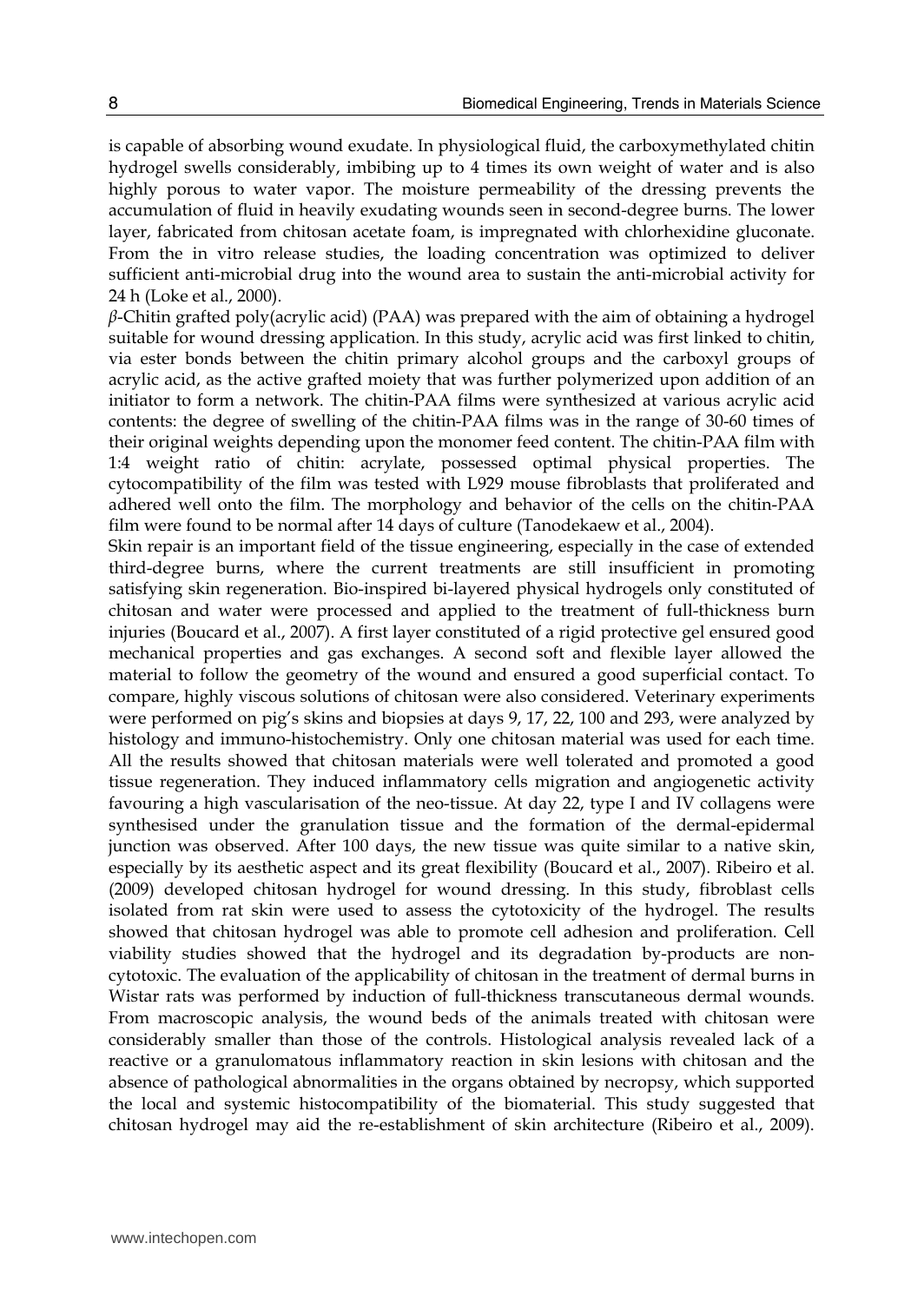Application of ultraviolet light irradiation to a photocrosslinkable chitosan aqueous solution resulted in an insoluble and flexible hydrogel (Ishihara et al., 2001; 2002). In order to evaluate its accelerating effect on wound healing, full-thickness skin incisions were made on the backs of mice and subsequently a photocross-linkable chitosan aqueous solution was added into the wound and irradiated with ultraviolet light for 90 seconds. Application of the chitosan hydrogel significantly induced wound contraction and accelerated wound closure and healing compared with the untreated controls. Histological examination showed an advanced contraction rate on the first 2 days and tissue fill rate on days 2 to 4 in the chitosan hydrogel-treated wounds. Furthermore, in cell culture studies, chitosan hydrogel culture medium supplemented with 5% fetal-bovine serum was found to be chemo attractant for human dermal fibroblasts in an invasion chamber assay using filters coated with Matrigel and in a cell migration assay. Due to its ability to accelerate wound contraction and healing, chitosan hydrogel may become accepted as an occlusive dressing for wound management (Ishihara et al., 2001; 2002).

For effective wound healing accelerator, water-soluble chitosan/heparin complex was prepared using water-soluble chitosan with wound healing ability and heparin with ability to attract or bind growth factor related to wound healing process (Kweon, Song & Park, 2003). To study the wound healing effect, full thickness skin excision was performed on the backs of the rat and then water-soluble chitosan and water-soluble chitosan/heparin complex ointments were applied in the wound, respectively. After 15 days, gross and histologic examination was performed. Grossly, untreated control group revealed that the wound had well defined margin and was covered by crust. The second group treated with water-soluble chitosan ointment revealed small wound size with less amount of covering crust and ill-defined margin, which appeared to regenerate from margin. The third group treated with water-soluble chitosan/heparin complex ointment appeared to be nearly completely healed. The third group (water-soluble chitosan/heparin) showed nearly complete regeneration of appendage structure similar to normal in the dermis in contrast to control and second group with absence and less number of skin appendages, respectively (Kweon, Song & Park, 2003). For rapid wound healing, a hydrogel sheet composed of a blended powder of alginate, chitin/chitosan and fucoidan (ACF-HS; 60:20:2:4 w/w) has been developed as a functional wound dressing (Murakami et al., 2010). On application, ACF-HS was expected to effectively interact with and protect the wound in rats, providing a good moist healing environment with exudates. In addition, the wound dressing has properties such as ease of application and removal and good adherence. In this work, fullthickness skin defects were made on the backs of rats and mitomycin C solution (1 mg/ml in saline) was applied onto the wound for 10 min in order to prepare healing-impaired wounds. After thoroughly washing out the mitomycin C, ACF-HS was applied to the healing-impaired wounds. Although normal rat wound repair was not stimulated by the application of ACF-HS, healing-impaired wound repair was significantly stimulated. Histological examination demonstrated significantly advanced granulation tissue and capillary formation in the healing-impaired wounds treated with ACF-HS on day 7, as compared to those treated with calcium alginate fiber (Kaltostat; Convatec Ltd., Tokyo, Japan) and those left untreated (Murakami et al., 2010).

PVA, water-soluble chitosan and glycerol based hydrogel was made by irradiation followed by freeze-thawing was evaluated as wound dressing (Yang et al., 2010). MTT assay suggested that the extract of hydrogels was nontoxic towards L929 mouse fibroblasts. Compared to gauze dressing, the hydrogel based on PVA, water-soluble chitosan and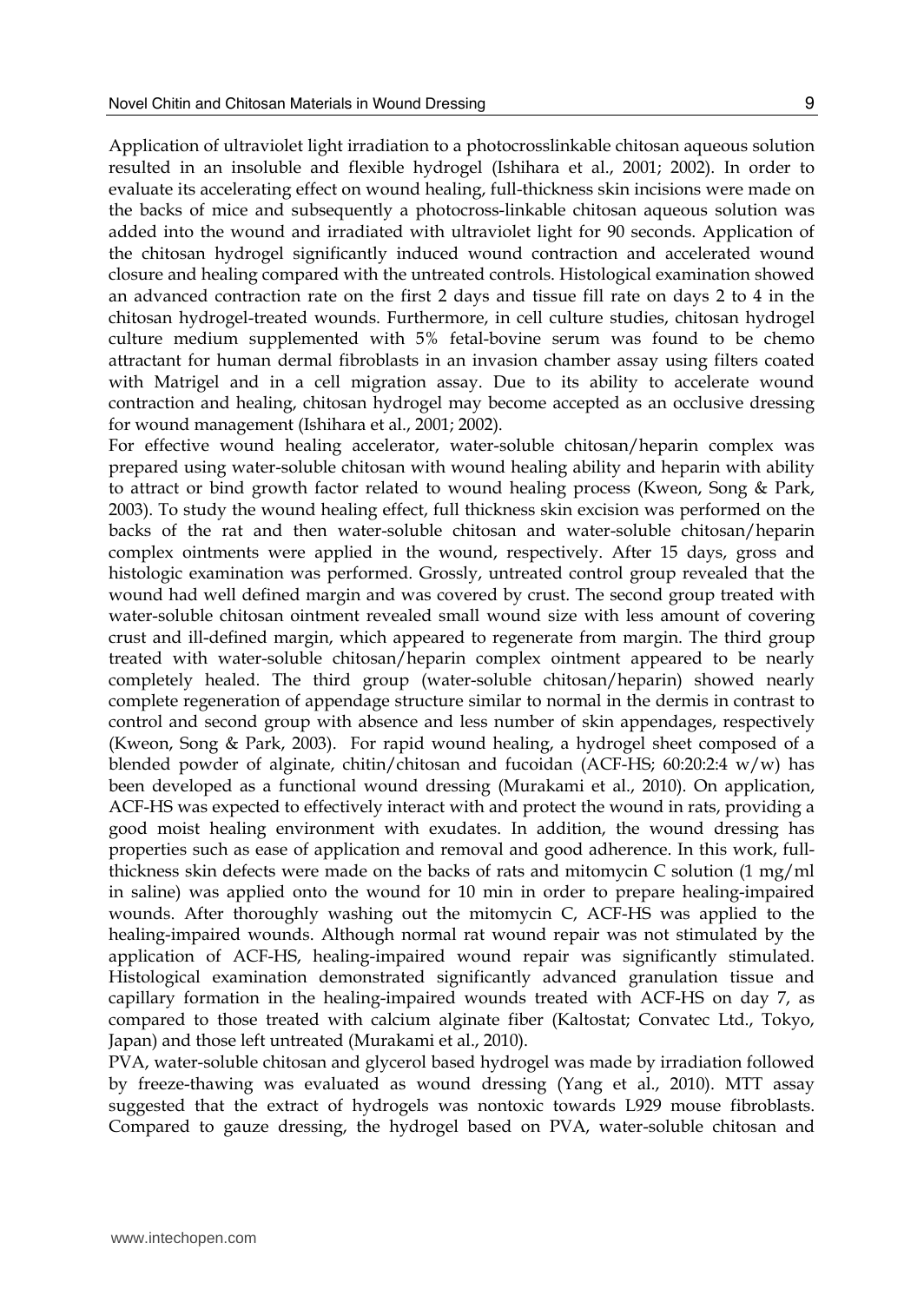glycerol can accelerate the healing process of full-thickness wounds in a rat model. Wounds treated with hydrogel healed at 11th day postoperatively and histological observation showed that mature epidermal architecture was formed. These results indicate that it is a good wound dressing material (Yang et al., 2010). Sung et al. (2010) developed minocyclineloaded wound dressing with an enhanced healing effect. The cross-linked hydrogel films were prepared with PVA and chitosan using the freeze-drying method. Their gel properties*, in vitro* protein adsorption, release, *in vivo* wound healing effect and histopathology were then evaluated. Chitosan decreased the gel fraction, maximum strength and thermal stability of PVA hydrogel, while it increased the swelling ability, water vapour transmission rate, elasticity and porosity of PVA hydrogel. Incorporation of minocycline did not affect the gel properties, and chitosan hardly affected drug release and protein adsorption. Furthermore, the minocycline-loaded wound dressing composed of 5% PVA, 0.75% chitosan and 0.25% drug was more swellable, flexible and elastic than PVA alone because of relatively weak cross-linking interaction of chitosan with PVA. In wound healing test, this minocycline-loaded PVA-chitosan hydrogel showed faster healing of the wound made in rat dorsum than the conventional product or the control (sterile gauze) due to antifungal activity of chitosan. In particular, from the histological examination, the healing effect of minocycline-loaded hydrogel was greater than that of the drug-loaded hydrogel, indicating the potential healing effect of minocycline. Thus, the minocycline-loaded wound dressing composed of 5% PVA, 0.75% chitosan and 0.25% drug is a potential wound dressing with excellent forming and enhanced wound healing (Sung et al., 2010).

Hydrophilic biopolymeric membranes having a high swellability and permeability for water vapor and gases, good fluid transport via the membrane, and a high selectivity for the transport of polar substances. These properties in combination with an adequate mechanical strength make them highly desirable for the treatment of wounds as a coverage material. Flexibility, softness, transparency and conformability permit to use chitin films as occlusive, semi-permeable wound dressings. The chitin films are generally non-absorbent, exhibiting a total weight gain of only 120-160% in physiological fluid. Dry chitin films transpire water vapor at a rate of about 600  $g/m^2/24$  h, (similar to commercial polyurethane-based film dressings), that rises to 2400  $g/m^2/24$  h when wet (higher than the water vapor transmission rate of intact skin): the chitin films are non-toxic to human skin fibroblasts, maintaining 70-80% cell viability. Wound studies using a rat model showed no signs of allergenicity or inflammatory response. The chitin films displayed accelerated wound healing properties. Wound sites dressed with the chitin films healed faster and appeared stronger than those dressed with Opsite and gauze (Yusof, Wee, Lim, & Khor, 2003). Chitin accelerates macrophage migration and fibroblast proliferation, and promotes granulation and vascularization. While some chitin and chitosan derivatives have biochemical significance, some other is rather inert, as it is the case for dibutyryl chitin; in general, however, they are biocompatible. The high biocompatibility of dibutyryl chitin in the form of films and non-wovens has been demonstrated for human, chick and mouse fibroblasts by various methods: this water-insoluble modified chitin was also tested in full-thickness wounds in rats with good results (Muzzarelli et al., 2005). Traumatic wounds in a large number of patients were treated with chitosan glycolate dressings; in all cases they healed with satisfactory results (Muzzarelli et al., 2007).

Asymmetric chitosan membrane has been prepared by immersion precipitation phaseinversion method and evaluated as wound covering material (Mi et al., 2001). The top layer which contains skin surface and interconnected micropores was designed to prevent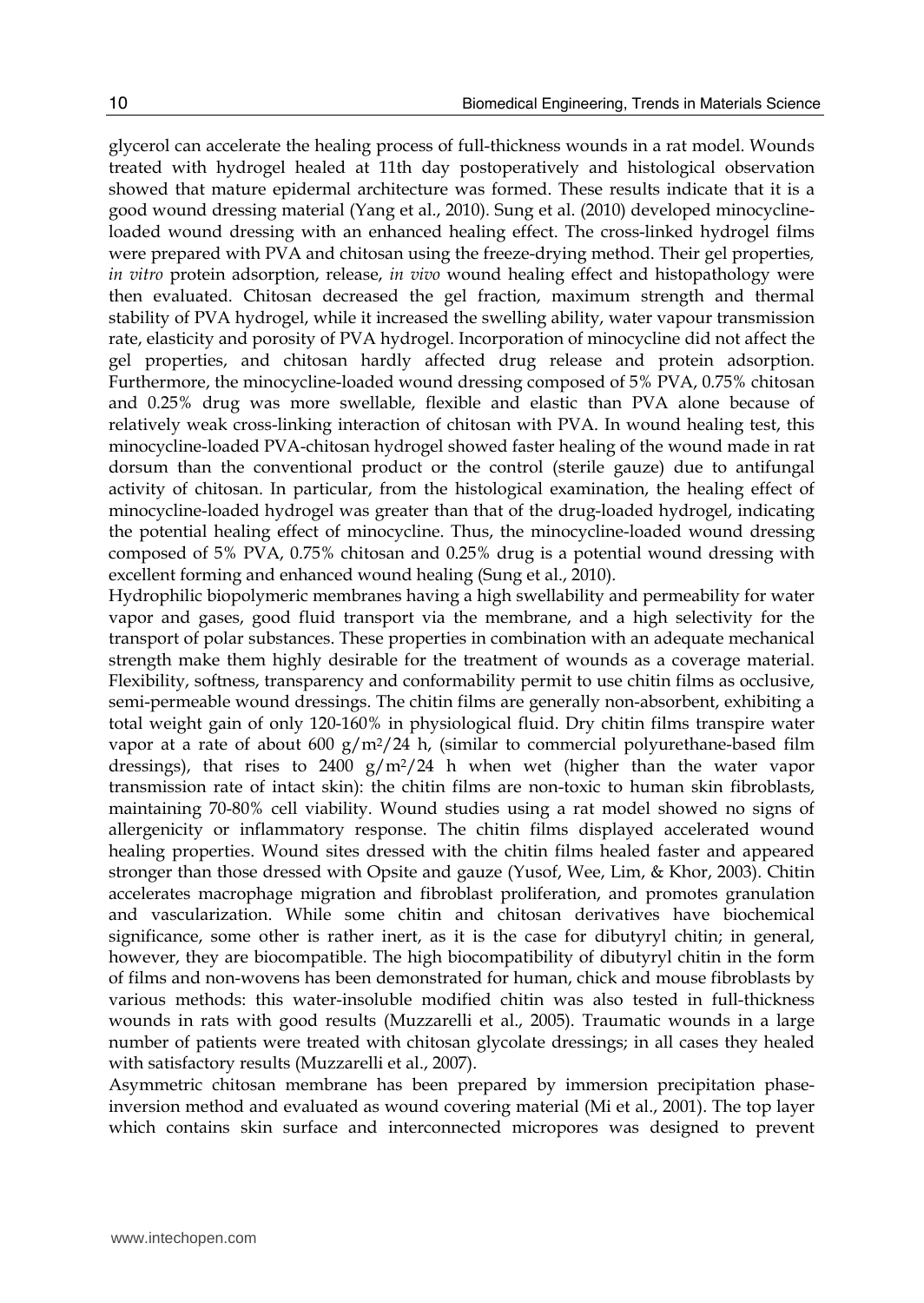bacterial penetration and dehydration of the wound surface but allows the drainage of wound exudate. The sponge-like sublayer was designed to achieve high adsorption capacity for fluids, drainage of the wound by capillary and enhancement of tissue regeneration. The thickness of the dense skin surface and porosity of sponge-like sublayer was controlled by the modification of phase-separation process using per-evaporation method. The asymmetric chitosan membrane showed controlled evaporative water loss, excellent oxygen permeability and promoted fluid drainage ability. Moreover, this material inhibited exogenous microorganisms invasion due to the dense skin layer and inherent antimicrobial property of chitosan. Wound covered with the asymmetric chitosan membrane was hemostatic and healed quickly. Histological examination confirmed that epithelialization rate was increased and the deposition of collagen in the dermis was well organized by covering the wound with this asymmetric chitosan membrane. The results in this study indicate that the asymmetric chitosan membrane could be adequately employed in the future as a wound dressing material (Mi et al., 2001). Chitosan membranes have been tested as wound dressing at the skin-graft donor site in patients (Azad et al., 2004). Bactigras, a commonly used impregnated tulle gras bandage, served as a control. Chitosan membrane, prepared with a 75% degree of deacetylation and a thickness of 10 μm, was used in nonmesh or mesh form. The progress in wound healing was compared by clinical and histological examination. Itching and pain sensitivity of the wound dressed area was scored with the use of a visual analogue scale. Mesh chitosan membrane in contrast to the nonmesh membrane allowed blood to ooze into the surrounding gauze. After 10 days, the chitosandressed area had been healed more promptly as compared with the Bactigras dressed area. Moreover, the chitosan mesh membrane showed a positive effect on the re-epithelialization and the regeneration of the granular layer. The data confirm that chitosan mesh membrane is a potential substitute for human wound dressing (Azad et al., 2004).

Fibroblast growth factor (bFGF) has been shown to stimulate wound healing (Mizuno et al., 2003). However, consistent delivery of bFGF has been problematic. Mizuno et al. (2003) studied the stability of bFGF incorporated into a chitosan film as a delivery vehicle for providing sustained release of bFGF. The therapeutic effect of this system on wound healing in genetically diabetic mice was determined as a model for treating clinically impaired wound healing. A chitosan film was prepared by freeze-drying hydroxypropyl chitosan in acetate buffer solution. Growth factor was incorporated into films before drying by mixing bFGF solution with the hydroxypropyl chitosan solution. bFGF activity remained stable for 21 days at 5 °C, and 86.2% of activity remained with storage at 25 °C. Full-thickness wound were created on the backs of diabetic mice, and chitosan film or bFGF-chitosan film was applied to the wound. The wound was smaller after 5 days in both groups, but the wound was smaller on day 20 only in the bFGF-chitosan group. Proliferation of fibroblasts and an increase in the number of capillaries were observed in both groups, but granulation tissue was more abundant in the bFGF-chitosan group. These results suggest that chitosan itself facilitates wound repair and that bFGF incorporated into chitosan film is a stabile delivery vehicle for accelerating wound healing (Mizuno et al., 2003).

Surface modification of biomaterials is another way to tailor cell responses whilst retaining the bulk properties. Silva et al. (2008) prepared chitosan membranes by solvent casting and treated with nitrogen or argon plasma at 20W for 10-40 min. Atomic Force Microscopy analysis (AFM) indicated an increase in the surface roughness as a result of the etching process. X-ray photoelectron spectroscopy (XPS) and contact angle measurements showed different surface elemental compositions and higher surface free energy on the surface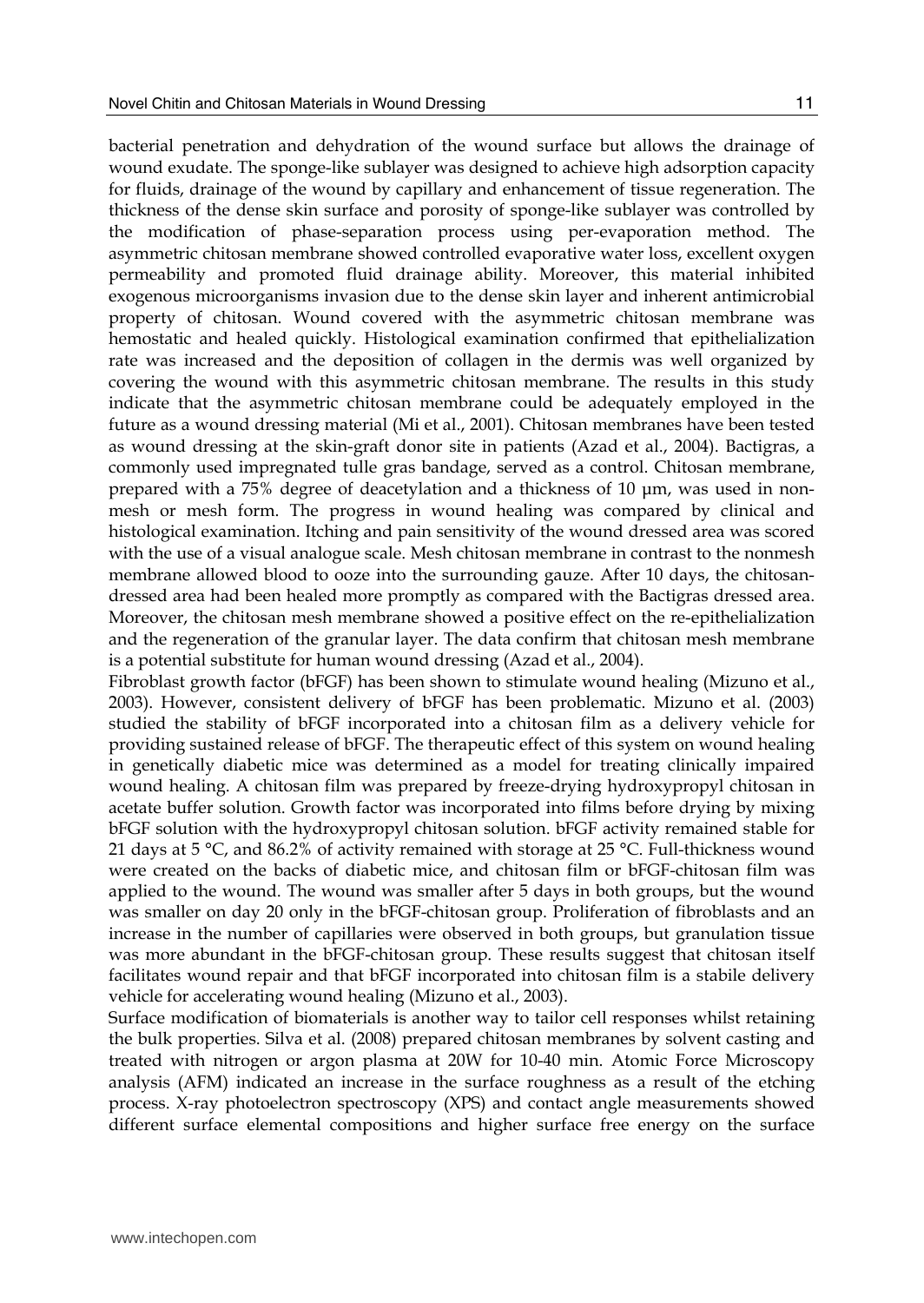modified chitosan membrane. The MTS test and direct contact assays with an L929 fibroblast cell line indicated that the plasma treatment improved the cell adhesion and proliferation. Overall, the results demonstrated that such plasma treatments could significantly improve the biocompatibility of chitosan membranes and thus improve their potential in wound dressings and tissue engineering applications (Silva et al., 2008).

HemCon® bandage is an engineered chitosan acetate preparation designed as a hemostatic dressing, and is under investigation as a topical antimicrobial dressing (Burkatovskaya et al., 2008). The conflicting clamping and stimulating effects of chitosan acetate bandage on normal wounds were studied by removing the bandage from wounds at times after application ranging from 1 hour to 9 days. The results showed that three days application gave the earliest wound closure, and all application times gave a faster healing slope after removal compared with control wounds. Chitosan acetate bandage reduced the number of inflammatory cells in the wound at days 2 and 4, and had an overall beneficial effect on wound healing especially during the early period where its antimicrobial effect is most important (Burkatovskaya et al., 2008). The hydrophilic polymer membranes based on macromolecular chitosan networks have been synthesized and characterized (Clasen, Wilhelms & Kulicke, 2006). The structure of the membrane has been altered in several ways during the formation to adjust the properties, particularly with regard to the elasticity, tensile strength, permeability and surface structure. An alteration of the network structure was achieved by addition of flexibilizer, cross-linking with dialdehydes, simplex formation of the chitosan with the polyanion sulfoethyl cellulose, and the introduction of artificial pores on the micro- and nanometer scale into the chitosan matrix with silica particles or poly(ethylene glycol) (PEG). In this study, the impact of the network structures on physical properties of the membranes, the water vapor and gas permeability and the tensile strength was reported to evaluate possible application of the membranes as a wet wound dressing material with microbial barrier function that actively assists the healing process of problematic wounds (Clasen, Wilhelms & Kulicke, 2006).

Chitosan derivative sheets and pastes were evaluated *in vitro* for possible utilization in wound dressing applications (Rasad et al., 2010). In this study, the cytotoxicity of oligo chitosan, *N, O*-carboxymethyl-chitosan (*N, O*-CMC) and *N*-carboxymethyl-chitosan (*N*-CMC) derivatives in sheet like and paste forms were evaluated using primary normal human dermal fibroblast cultures and hypertrophic scars; a fibrotic conditions representing a model of altered wound healing with overproduction of extracellular matrix and fibroblast hyperproliferative activity. Cytotoxicities of these chitosan derivatives were assessed using MTT assay. The results indicated that both chitosan derivative sheets and pastes have appropriate cytocompatibility and appear promising as safe biomaterials with potential wound healing applications. *N, O*-CMC sheet exhibited highest cytocompatibility property and may be regulated by matrix metalloproteinase-13 (MMP-13) in controlling the cell growth and its expression level (Rasad et al., 2010).

*In situ* photopolymerized hydrogel dressings create minimally invasive methods that offer advantages over the use of preformed dressings such as conformability in any wound bed, convenience of application and improved patient compliance and comfort. An in situhydrogel membrane was prepared through ultraviolet cross-linking of a photocross-linkable azidobenzoic hydroxypropyl chitosan aqueous solution (Lu et al., 2010). The prepared hydrogel membrane is stable, flexible, and transparent, with a bulk network structure of smoothness, integrity, and density. The hydrogel membrane also exhibited barrier function, as it was impermeable to bacteria but permeable to oxygen. In vitro experiments using two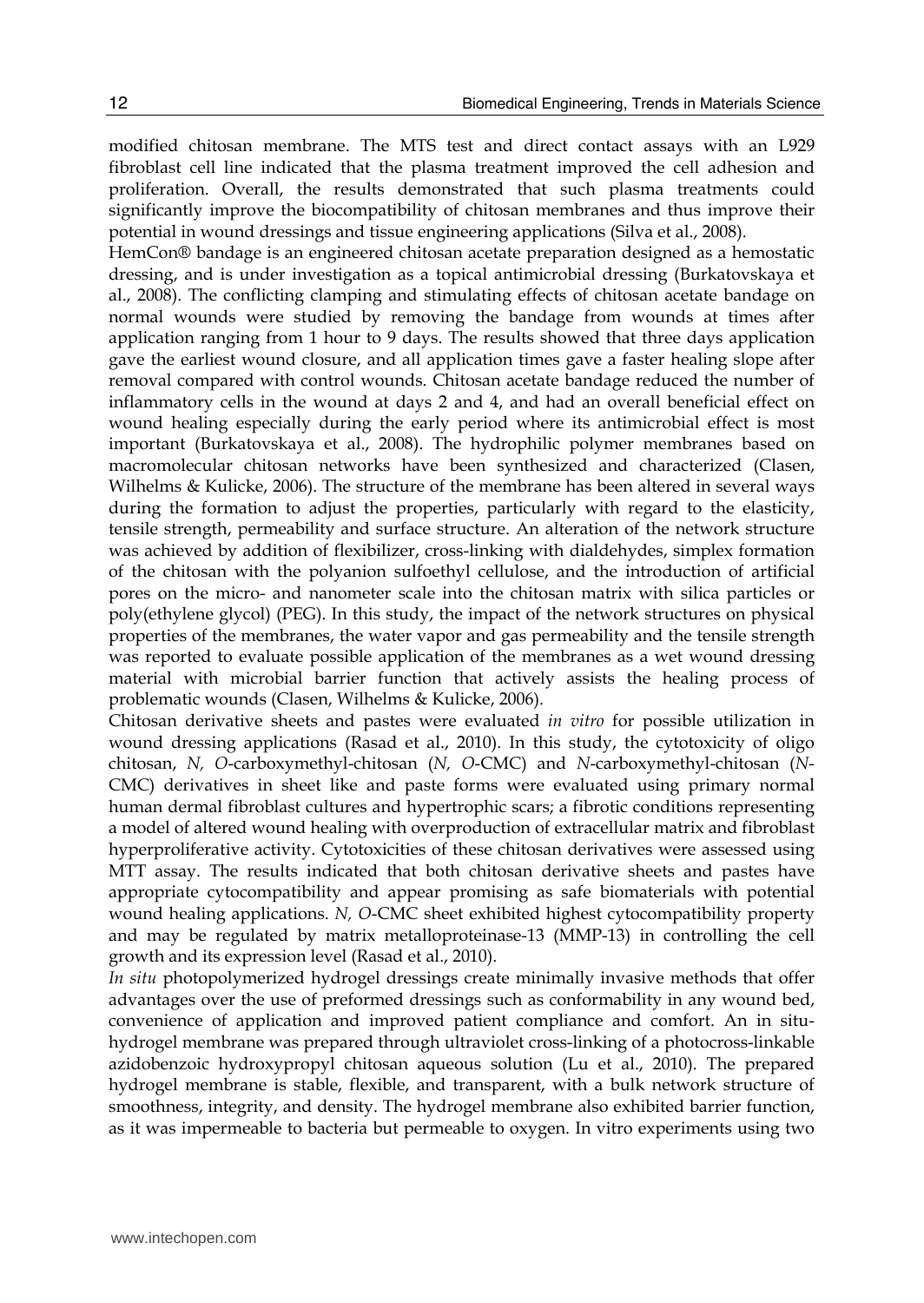major skin cell types (dermal fibroblast and epidermal keratinocyte) revealed the hydrogel membrane have neither cytotoxicity nor an effect on cell proliferation. The in situ photocross-linked azidobenzoic hydroxypropyl chitosan hydrogel membrane has a great potential in the management of wound healing and skin burn (Lu et al., 2010). A wound dressings film composed of chitosan and minocycline hydrochloride was prepared using commercial polyurethane film (Tegaderm) as a backing (Aoyagi, Onishi & Machida, 2007). Various formulations were applied to severe burn wounds in rats in the early stage, and the wound status and change in the wound surface area were examined. The use of 10 mg of minocycline hydrochloride and complete sealing with Tegaderm had a negative effect. Minocycline hydrochloride ointment was not effective, but Geben cream was fairly effective. However, chitosan (83% degree of deacetylation) with a cutting of Tegaderm film containing 2mg of minocycline hydrochloride and chitosan (83% degree of deacetylation) films showed an excellent effect (Aoyagi, Onishi & Machida, 2007). To accelerate wound healing by stimulating the recruitment of fibroblasts and improve the mechanical properties of collagen matrixes, *N*, *O*-CMC was incorporated into the backbone of a collagen matrix without or with chondroitin sulfate or an acellular dermal matrix (Chen et al., 2006). The result of a cell migration study demonstrated that the migration of fibroblasts was significantly enhanced by *N*, *O*-CMC in a concentration-dependent manner. In the analysis with a dynamic mechanical analyzer, *N*, *O*-CMC-chondroitin sulfate/collagen matrixes presented higher tensile strengths than *N*, *O*-CMC/acellular dermal matrix/collagen matrixes. Skin fibroblasts cultured on the matrixes containing did *N*, *O*-CMC showed increased proliferation and secretion of three kinds of cytokines compared with the control. Results of the in vivo wound healing study showed that matrixes incorporating *N*, *O-*CMC showed markedly enhanced wound healing compared with the control. These results clearly suggest that *N*, *O*-CMC/collagen matrixes containing chondroitin sulfate or acellular dermal matrix can be used as potential wound dressings for clinical applications (Chen et al., 2006). Biocompatible chitosan/polyethylene glycol diacrylate (PEGDA) blend films were

successfully prepared by Michael addition reaction with different weight ratios as wound dressing materials (Zhang, Yang & Nie, 2008). The mechanical properties and the swelling property of chitosan were found to be enhanced after the chemical modification. Indirect cytotoxicity assessment of films with mouse fibroblasts (L929) indicated that the material showed no cytotoxicity toward growth of L929 cell and had good in vitro biocompatibility. SEM observation indicated that the microporous surface structure of the chitosan/PEGDA films was good to grow, proliferate, and differentiate of L929 cell. These chitosan/PEGDA films have the potential to be used as wound dressing material (Zhang, Yang & Nie, 2008). To create a moist environment for rapid wound healing, a chitosan-PVA-alginate film with sustained antibacterial capacity had been developed by the casting/solvent evaporation method (Pei et al., 2008). This new type of chitosan-PVA-alginate film consists of a chitosan top layer and sodium alginate sublayer separated by an ornidazole (OD)-incorporated PVA layer, exhibited perfect binding characteristics among the three layers. Physical characterization of the chitosan-PVA-alginate film showed that the triple-layer film had excellent light transmittance, control of water vapor transmission rate and fluid drainage ability promotion, compared with the single-layer film. From the *in vitro* release studies, about 90% of OD was released from the composite films within 60 min, and no significant difference was observed in cumulative release percentage with increases in the drug content. The composite film at low concentration of OD  $(1.0 \text{ mg/cm}^2)$  showed effective antimicrobial activity in the cultures of *Staphylococcus aureus* and *Escherichia coli* in agar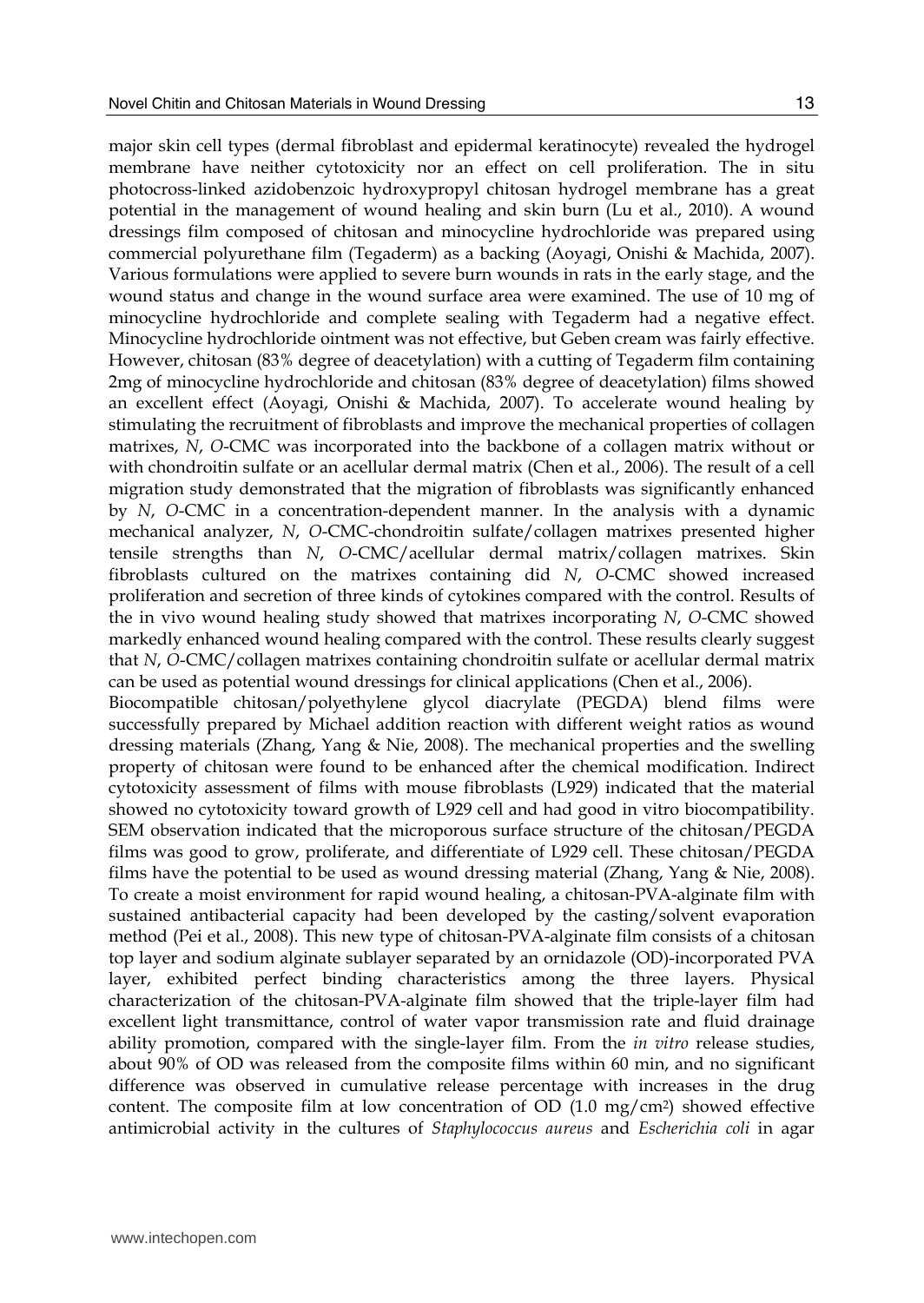plates. The results indicated that chitosan-PVA-alginate composite film incorporated with OD has the potential for wound dressing application (Pei et al., 2008).

Chitosan/hyaluronic acid composite films with high transparency could be fabricated for wound dressing material on glass or poly(methyl methacrylate) substrates (Xu et al., 2007). Along with the increase of hyaluronic acid amount, the resulting films became rougher as detected by AFM. However, increase of the hyaluronic acid amount weakened the water vapor permeability, bovine albumin adsorption and fibroblast adhesion, which are desirable characteristics for wound dressing. *In vivo* animal test revealed that compared with the vaseline gauge the chitosan/ hyaluronic acid film could more effectively accelerate the wound healing and reduce the occurrence of re-injury when peeling off the dressing again. These results demonstrate that the chitosan mixed hyaluronic acid may produce inexpensive wound dressing with desired properties (Xu et al., 2007). Membranes made of chitosan in combination with alginates as polyelectrolyte complexes have also been prepared. They display greater stability to pH changes and are more effective as controlled release membranes than either the chitosan or alginate separately. The membranes based on chitosan/alginate could be used on highly exuding wounds and prevented the bacterial infections (Rodrigues, Sanchez, Da Costa, & Moraes, 2008).

A polyelectrolyte complex (PEC), which consists of chitosan as a cationic and  $\gamma$ -poly (glutamic acid) ( $\gamma$ -PGA) as an anionic polyelectrolyte, was developed as a wound dressing material (Tsao et al., 2010). The physical and chemical properties of the chitosan/ $\gamma$ -PGA PECs were fully investigated. Experimental results showed that the physical and chemical properties and the *in vitro* degradation of the chitosan/ $\gamma$ -PGA PECs directly reflect the degree of complex formation. In addition, chitosan/γ-PGA PECs provide suitable moisture content and exhibit good mechanical properties, both favorable for allowing dressing to be easily stripped off from the wound surface without damaging newly regenerated tissue. Histological examinations revealed that, more than 50% of re-epithelialization and regeneration of the wound are achieved by dressing it with the chitosan/ $\gamma$ -PGA PECs. On the basis of wound-healing efficacy, chitosan/ $\gamma$ -PGA PECs can be potentially applied as a wound dressing material (Tsao et al., 2010). A membrane composed of an alginate layer and a chitosan layer with sustained antimicrobial efficacy was prepared (Dong et al., 2010). In this study, ciprofloxacin HCl was incorporated into the alginate layer. Water uptake capacity, in vitro drug release, and in vitro antimicrobial activity were evaluated. The composite membrane exhibited perfect binding characteristic between the two layers. The water uptake capacity of all the membranes was above 800%. The ciprofloxacin HCl was found to be released from the composite membranes for 48 h. The membrane was found to control the bacterial growth persistently. The results suggested that this chitosan/alginate composite membrane incorporated with ciprofloxacin HCl had the potential for wound dressing application (Dong et al., 2010). The biocompatible and microbiologically safe composite membranes based on chitosan and 2-hydroxyethyl methacrylate (HEMA) have been prepared by gamma irradiation (Casimiro, Gil & Leal, 2010). The antimicrobial activity of obtained membranes against several reference strains was evaluated after inoculation. Sub-lethal gamma radiation doses were also applied in artificially contaminated membranes and the D values of microorganisms in use were determined in order to predict which radiation dose could guarantee membranes microbiological safety. *In vitro* haemolysis tests were performed using drug loaded membranes irradiated at different doses. Results point out that those membranes naturally exhibit antimicrobial properties. Also show that, over the studied range values, drug loaded irradiated membranes display a non-significant level of haemolysis (Casimiro, Gil & Leal, 2010).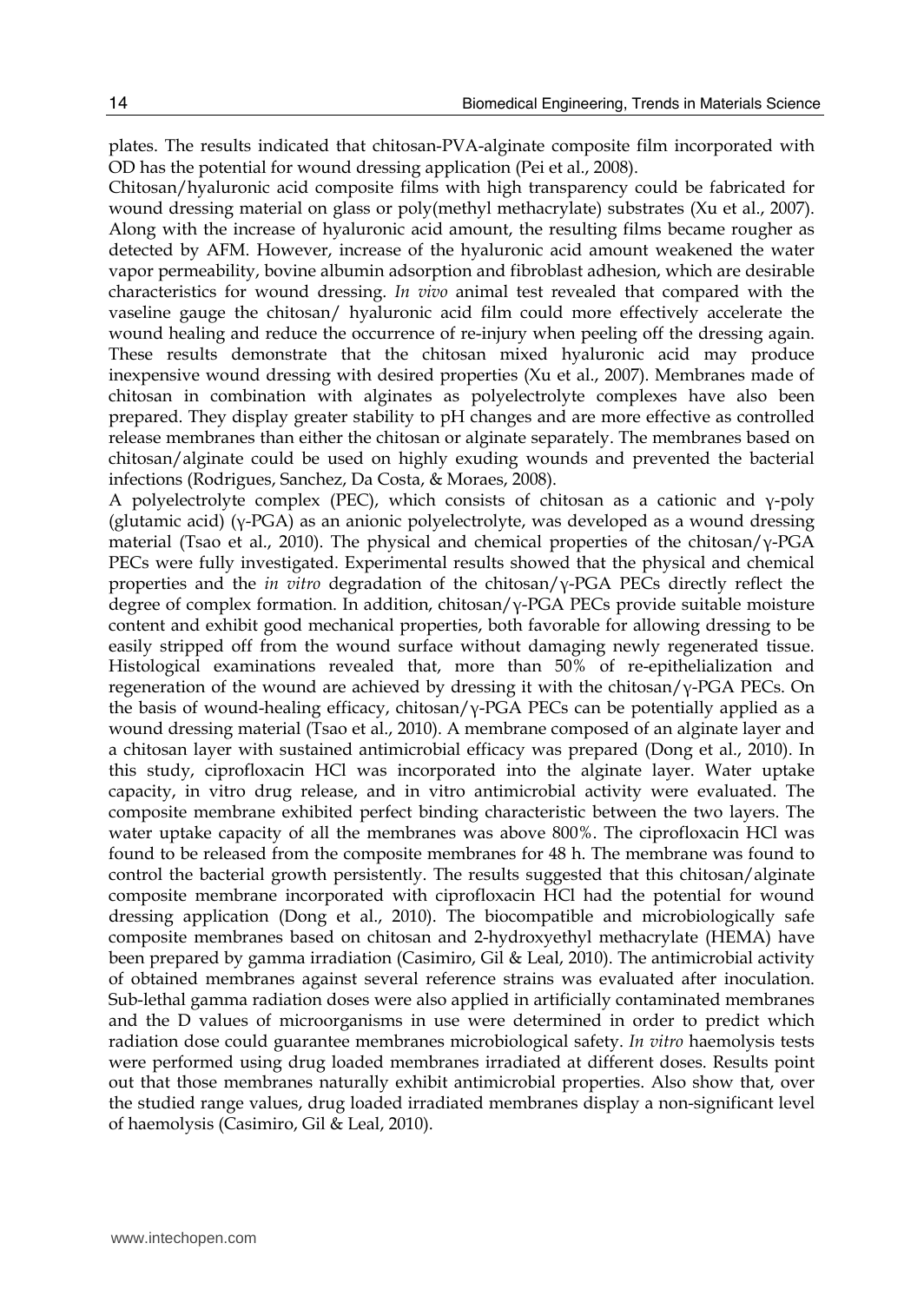Antibiotic resistance of microorganisms is one of the major problems faced in the field of wound care management resulting in complications such as infection and delayed wound healing. Currently a lot of research is focused on developing newer antimicrobials to treat wounds infected with antibiotic resistant microorganisms (Rai et al., 2009). Ag has been used as an antimicrobial agent for a long time in the form of metallic silver and silver sulfadiazine ointments. Recently Ag nanoparticles have come up as a potent antimicrobial agent and are finding diverse medical applications ranging from silver based dressings to silver coated medical devices (Rai et al., 2009). It is well known that membranes with asymmetric structures are of industrial importance. The top skin layer renders the membrane selectivity, whereas the porous support layer provides the membrane with mechanical strength. Ag sulfadiazine-incorporated asymmetric chitosan membranes with sustained antimicrobial capability have been developed by a dry/wet phase separation method to overcome current limitations in Ag sulfadiazine cream for treating acute burn wounds (Mi et al., 2003). The asymmetric chitosan membrane consists of a dense skin and sponge-like porous layer, which can fit the requirements (oxygen permeability, controlled water vapor evaporation and the drainage of wound exudates) for this membrane to be used as a wound dressing. Silver sulfadiazine cream is a traditionally-used antibacterial for the prevention of wound infection; however, it has raised concern of potential silver toxicity. The asymmetric chitosan membrane acts as a rate-controlling wound dressing to incorporate silver sulfadiazine, and release sulfadiazine and Ag ions in a sustained way. The release mechanism depends on the mass-transfer resistance for the release of sulfadiazine and silver ions from the dense and sponge-like porous layers, and the chemical resistance for the interaction of silver ions with chitosan polymeric chains, respectively. The bacteriacultures (*Pseudomonas aeruginosa* and *Staphylococcus aureus*) and cell-culture (3T3 fibroblasts) assay of the Ag sulfadiazine-incorporated asymmetric chitosan membrane showed prolonged antibacterial activity and decreased potential silver toxicity (Mi et al., 2003). Hemorrhage remains a leading cause of early death after trauma, and infectious complications in combat wounds continue to challenge caregivers. Although chitosan dressings have been developed to address these problems, they are not always effective in controlling bleeding or killing bacteria. Ong et al. (2008) aimed to refine the chitosan dressing by incorporating a procoagulant (polyphosphate) and silver. Chitosan containing different amounts and types of polyphosphate polymers was fabricated, and their hemostatic efficacies evaluated *in vitro*. The optimal chitosan-polyphosphate formulation accelerated blood clotting, increased platelet adhesion, generated thrombin faster, and absorbed more blood than chitosan. Silver-loaded chitosan-polyphosphate exhibited significantly greater bactericidal activity than chitosan-polyphosphate *in vitro*, achieving a complete kill of *Pseudomonas aeruginosa* and a >99.99% kill of *Staphylococcus aureus* consistently. The Ag dressing also significantly reduced mortality from 90% to 14.3% in a *P. aeruginosa* wound infection model in mice. This study demonstrated for the first time, the application of polyphosphate as a hemostatic adjuvant, and developed a new chitosanbased composite with potent hemostatic and antimicrobial properties (Ong et al., 2008). Wound dressing composed of nano Ag and chitosan was fabricated using chitosan films preliminarily sterilized by immersion in 75% alcohol solution overnight, exposed to ultraviolet light for 1h on each side and rinsed with sterile water (Lu, Gao, & Gu, 2008). Sterile chitosan films were immersed in nano Ag solution at 4 °C for 12 h for self-assembly of the nano- Ag chitosan films via Ag-N bonding and to obtain  $0.35\%$  w/w Ag in the dressing material. In this study, AFM was used to examine the dressing, and SEM identified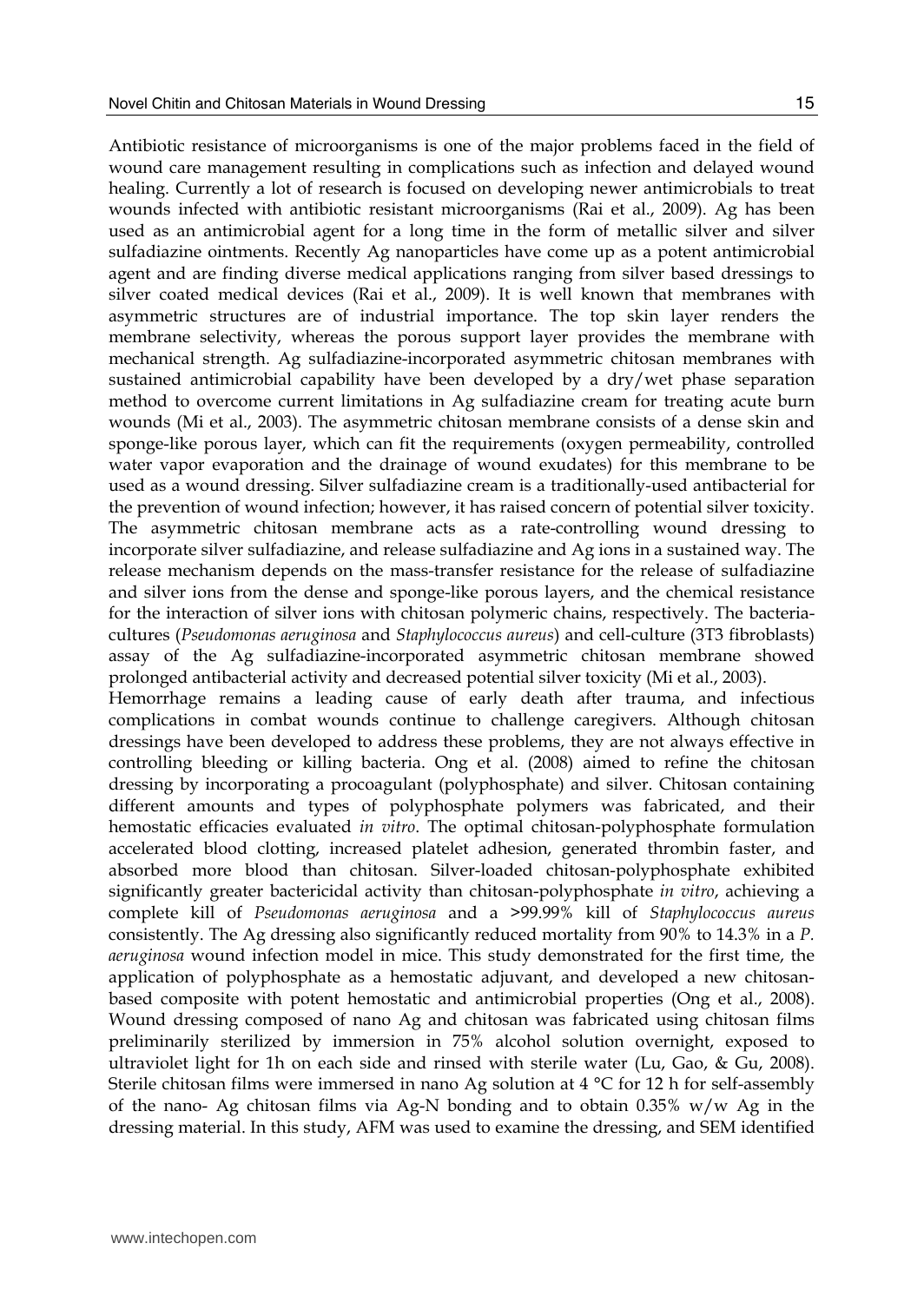the nano Ag immobilized on the chitosan film. Sterility and pyrogen testing assessed biosafety, and efficacy was evaluated using Sprague-Dawley rats with deep partialthickness wounds. Ag sulfadiazine and chitosan film dressings were used as controls. At day 13, the healing rate of the Ag-chitosan dressing group was higher than the rates of the control groups at 99% compared with 82% for the Ag sulfadiazine group. The healing time was 13.51  $\pm$  4.56 days for the Ag-chitosan group, and 17.45  $\pm$  6.23 days for the Ag sulfadiazine group, respectively. Observations made on the histological sections on day 9 indicated that in the nano Ag dressing group a continuous epithelial lamina was formed, together with some sebaceous glands. The Ag sulfadiazine group showed no epithelial laminae, whilst the chitosan film group exhibited patchy epithelial laminae with a few sebaceous glands. At 13 days the blood silver content was 5 times normal and on the 45th day post-operatively, the Ag content of liver, kidney and brain had increased in both nanosilver and Ag sulfadiazine groups but more so in the latter, where the liver silver content was 100 times greater than normal. Due to its distinct antimicrobial action towards a broad range of bacteria, yeast, fungi and viruses, the Sprague-Dawley rats of the nano- Ag group showed less post-operative infection than the control groups. The wound environment far less affects nano-Ag than the ionic form of Ag: therefore at the same concentration, the bactericidal activity of nano-Ag is greater than that of the ionic form (Lu, Gao, & Gu, 2008). Thomas et al. (2009) developed chitosan/Ag nanoparticles films by a simple photochemical method of reduction of silver ions in an acidic solution of silver nitrate and chitosan. Chitosan used here is a natural polymer and acts as a very good chelating and stabilizing agent; thus, this approach of formation of chitosan/silver nanoparticle films is proved to be an excellent 'green approach' for the synthesis of metal nanoparticle composites. The developed chitosan-nano Ag films demonstrated excellent antibacterial action against model bacteria, *Escherichia coli* and *Bacillus*. These films can be used as antimicrobial packaging materials, as wound dressings and can also be grafted onto various implants (Thomas et al. 2009). Vimala et al. (2010) prepared porous chitosan-Ag nanocomposite films in view of their increasing areas of application in wound dressing, antibacterial application, and water purification. The entire process consists of three-steps including Ag ion-poly(ethylene glycol) (PEG) matrix preparation, addition of chitosan matrix, and removal of PEG from the film matrix. Chitosan films having uniform pores were impregnated with Ag nanoparticles were fabricated by this approach. The embedded silver nanoparticles were clearly observed throughout the film in SEM and the extracted Ag nanoparticles from the porous chitosan-Ag nanocomposite showed ~12nm in TEM. Improved mechanical properties were observed for porous chitosan-Ag nanocomposite than for chitosan blend and chitosan-Ag nanocomposite films. Further, the examined antibacterial activity results of these films revealed that porous chitosan-Ag nanocomposite films exhibited superior inhibition (Vimala et al. 2010).

ZnO has attracted wide interest because of its good photocatalytic activity, high stability, antibacterial property and non-toxicity (Cohen, 2000; Wang, 2004; Sharma et al., 1995). Novel chitosan/Ag/ZnO blend films were prepared via a new method of sol-cast transformation (Li et al., 2010). The results revealed that ZnO and Ag nanoparticles with spherical and granular morphology had uniform distribution within chitosan polymer. The product had excellent antimicrobial activities against *B. subtilis*, *E. coli*, *S. aureus*, *Penicillium*, *Aspergillus*, *Rhizopus* and *yeast*. Chitosan/Ag/ZnO blend films had higher antimicrobial activities than chitosan/Ag and chitosan/ZnO blend films. Moreover, the blend films almost maintained the initial color of chitosan, which have potential application as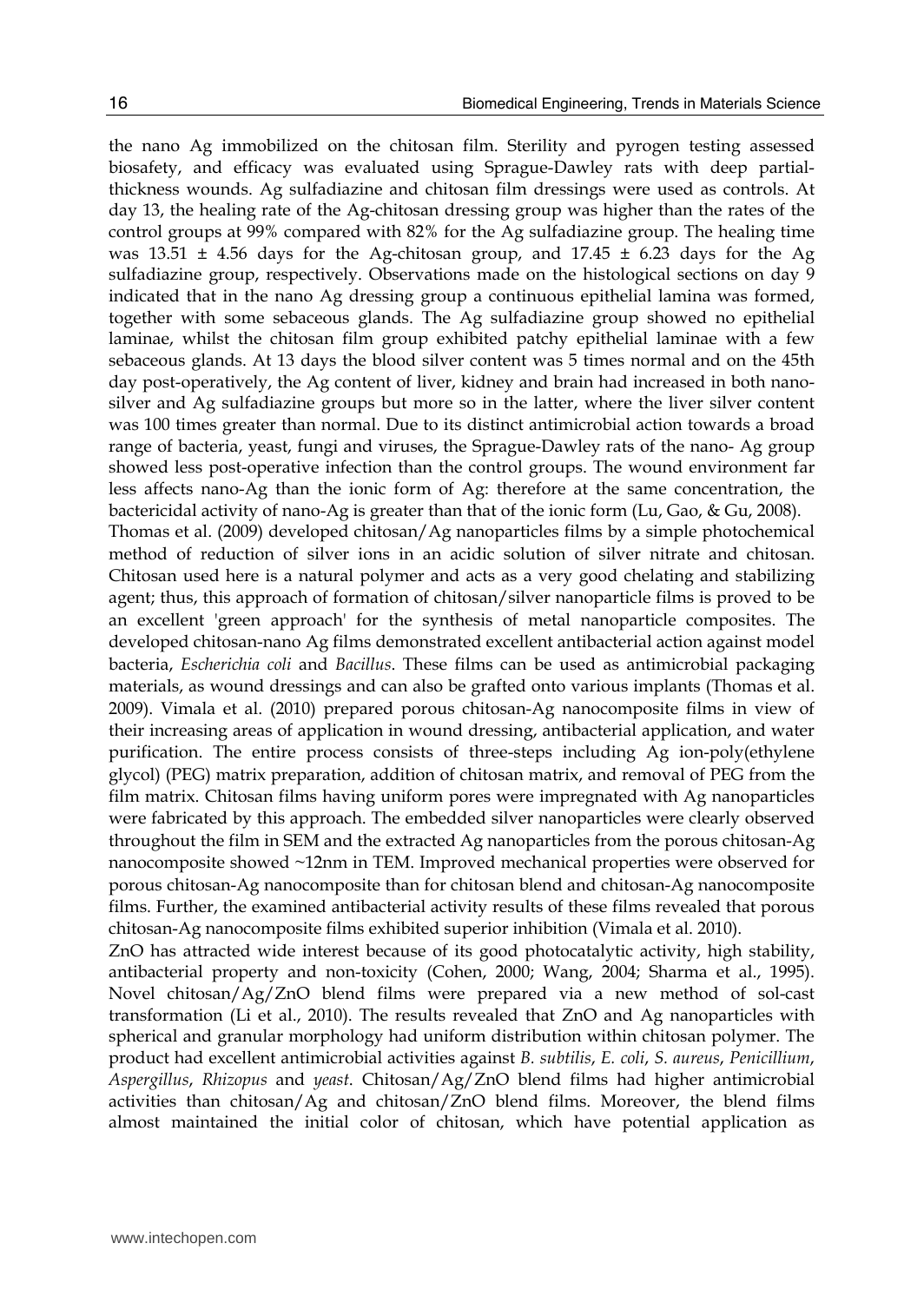antibacterial materials (Li et al., 2010). In another study ZnO nanoparticles were prepared by the Pechini method from polyester by reacting citric acid with ethylene glycol in which the metal ions are dissolved, and incorporated into blend films of chitosan and PVA with different concentrations of polyoxyethylene sorbitan monooleate, Tween 80 (Vicentini, Smania Jr & Laranjeira, 2010). The antibacterial activity of the films was tested, and the films containing ZnO nanoparticles showed antibacterial activity toward the bacterial species *S. aureus*. The observed antibacterial activity in the composite films prepared in this work suggests that they may be used as hydrophilic wound and burn dressings (Vicentini, Smania Jr & Laranjeira, 2010). The above studies indicated that ZnO nanoparticles incorporated with chitosan enhanced the antibacterial activity.

Collagen-chitosan spongy skin was developed as a scaffold for the reconstruction of skin *in vitro*: this artificial skin promoted the remodeling of an extracellular matrix similar to normal dermis (Berthod et al., 1996). Smad3 mediates the intracellular signaling of TGF-b1 superfamily and plays a critical role in the cellular proliferation, differentiation and elaboration of matrix pivotal to cutaneous wound healing. Smad3 antisense oligonucleotides (ASOs) impregnated polyelectrolyte complex scaffold containing chitosan and sodium alginate was prepared for accelerated wound healing (Hong et al., 2008). Physicochemical properties of polyelectrolyte complex were characterized by zeta potential, SEM and bioadhesive test. Full-thickness, excisional wounds were made on the dorsum of C57BL6 mice. Then, smad3 ASOs-polyelectrolyte complex, polyelectrolyte complex alone, smad3 ASOs and gauze dressing were applied to determine concentration of TGF-b1 and collagen in tissues. Zeta potentials and bioadhesive strengths of ASOs-polyelectrolyte complex were increased as the chitosan ratio in polyelectrolyte complex. In smad3 ASOs-polyelectrolyte complex, the healing process suggested by wound closure and histological observation was faster than other groups because collagen contents increased and level of TGF-b1 decreased. These results demonstrate that the smad3 ASOs-polyelectrolyte complex composed of chitosan and sodium alginate scaffold could be applied for accelerated wound healing (Hong et al., 2008). The gold colloid/chitosan film scaffold, accelerate proliferation of newborn mice keratinocytes, was fabricated by self-assembly technology (Zhang et al., 2009). In this study, the keratinocytes were cultured and observed on three different extracellular matrices: gold colloid/chitosan film scaffold, chitosan film and cell culture plastic (control groups). 6, 12 and 24 h after inoculation, the cell attached ratios were calculated respectively. In comparison to control groups, gold colloid/chitosan film scaffold could significantly increase the attached ratio of keratinocytes and promote their growth. Meanwhile, there were not any fusiform fibroblasts growing on this scaffold. The rapidly proliferating keratinocytes were indentified and characterized by immunohisto chemistry and TEM, which showed the cells maintain their biological activity well. The results indicated that gold colloid/chitosan film scaffold was nontoxic to keratinocytes, and was a good candidate for wound dressing in skin tissue engineering (Zhang et al., 2009).

Recently, a few studies have been reported on chitin scaffolds with Ag nanoparticles to treat patients with deep burns, wounds etc. Madhumathi et al. 2010 developed and characterized novel *a*-chitin/nano Ag composite scaffolds for wound healing applications. The antibacterial, blood clotting and cytotoxicity of the prepared composite scaffolds were studied. These *a*-chitin/nano Ag composite scaffolds were found to be bactericidal against *S.aureus* and *E.coli* with good blood clotting ability. Sudheesh Kumar et al. (2010) also reported about β-chitin/nano Ag composite scaffolds for wound healing applications using  $\beta$ -chitin hydrogel with Ag nanoparticles. The antibacterial, blood clotting, swelling, cell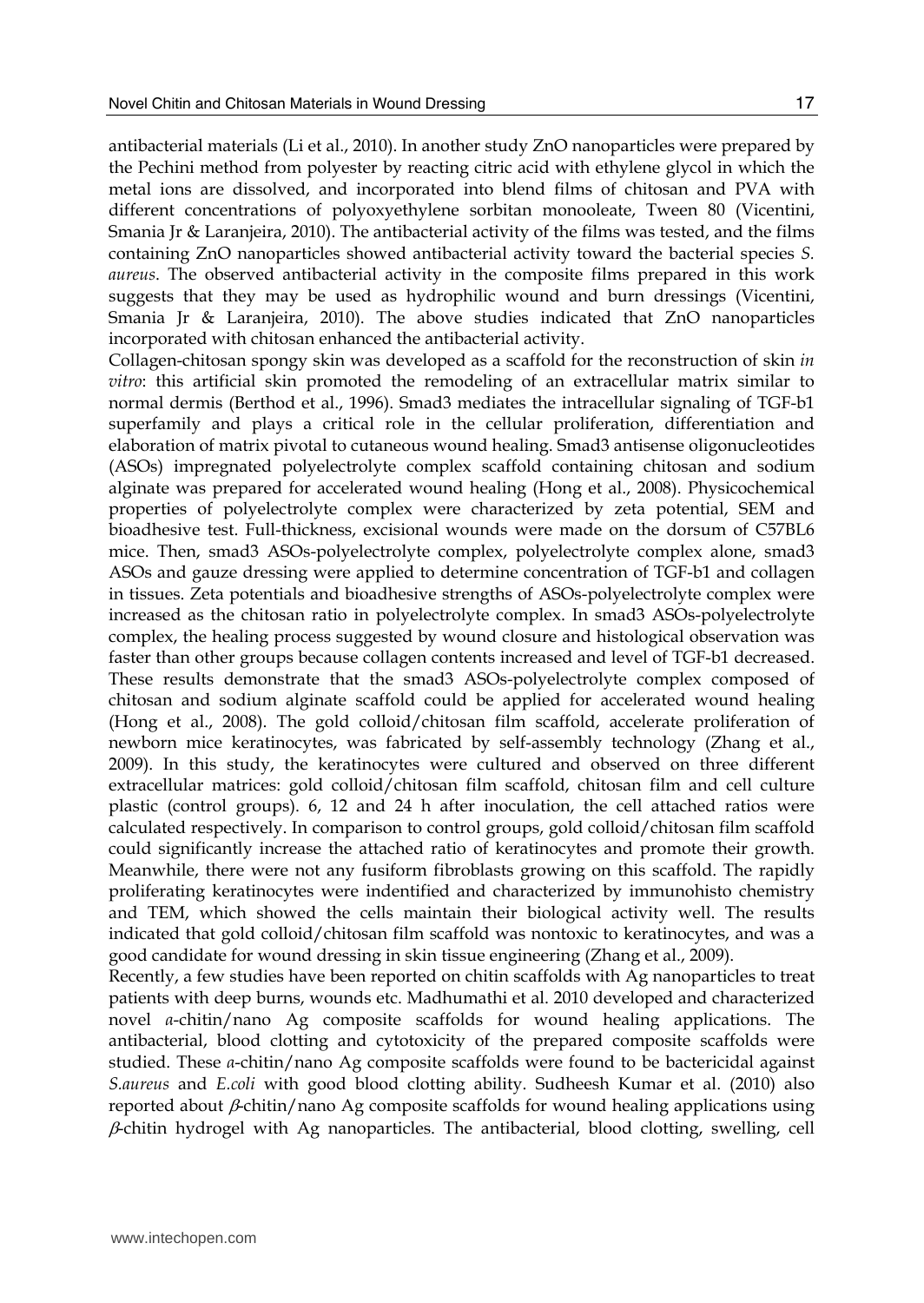attachment and cytotoxicity studies of the prepared composite scaffolds were evaluated. The prepared β-chitin/nano Ag composite scaffolds were found to be bactericidal against *Escherichia coli* and *Staphylococcus aureus* and they showed good blood-clotting ability as well. Cell attachment studies using vero (epithelial) cells showed that the cells were well attached on the *β*-chitin/nano Ag scaffolds. These results suggested that both *a* and *β*chitin/nano Ag composite scaffolds could be a promising candidate for wound dressing applications.

A porous sponge-type wound dressing materials based on *┚*-chitin were prepared (Lee et al., 2000). Oxygen permeabilities of the samples were found to be relatively good. These sponge-type samples contained antimicrobial agents, silver sulfadiazine, in order to prevent bacteria infection on a wound surface. Anti-microbacterial tests on agar plate were carried out to confirm the bactericidal capacity of wound dressing materials. These materials impregnating silver sulfadiazine had the complete bactericidal capacity against *Pseudomonas aeruginosa* up to 7 days. Finally, a wound healing effect of *┚*-chitin-based semiinterpenetrating polymer networks was evaluated from the animal test using the wistar rat *in vivo*. Histological studies confirmed the proliferation of fibroblasts in the wound bed and a distinct reduction in infectious cells (Lee et al., 2000). Denkbas et al. (2004) prepared and characterized chitosan sponges encapsulated with a model antibiotic drug, norfloxacin, as wound dressing material. The cross-linked chitosan sponges were prepared by a solvent evaporation technique. The results indicated that the chitosan sponges were in the fibrillar structure. In this study, the swelling behavior, norfloxacin loading, *in vitro* release characteristics, and antibacterial activity were determined. The effects of cross-linker concentration, norfloxacin/chitosan ratio, chitosan molecular weight, and base concentration were also investigated. The most effective parameter was found to be the degree of neutralization. It was also observed that the equilibrium-swelling ratio decreased with increasing cross-linking density. The norfloxacin release was found to be swelling controlled initially and diffusion controlled at the extended release periods. It was found that the antibacterial activity was directly proportional to the release rate. These chitosan based sponges could be used for wound dressing applications (Denkbas et al., 2004).

# **3. Conclusions**

From this review, chitin and chitosan seem to be excellent dressing materials for the wound healing. In this paper, we overviewed the recent progress of chitin and chitosan-based fibrous materials, hydrogels, membranes, scaffolds and sponges in wound dressing. In the area of wound management, the use of chitin, chitosan and its derivative is immense. Chitin and chitosan have excellent properties such as biodegradability, bio-compatibility, nontoxicity and have been shown to enhanced wound healing in animals and humans. To improve the potential of chitin and chitosan for wound dressing applications, further studies are needed.

# **4. Acknowledgements**

One of the authors **R. Jayakumar** is grateful to SERC Division, Department of Science and Technology (DST), India, for providing the fund under the scheme of "Fast Track Scheme for Young Investigators" (Ref. No. SR/FT/CS-005/2008). The authors thankful to Department of Biotechnology (DBT), Government of India for providing financial support to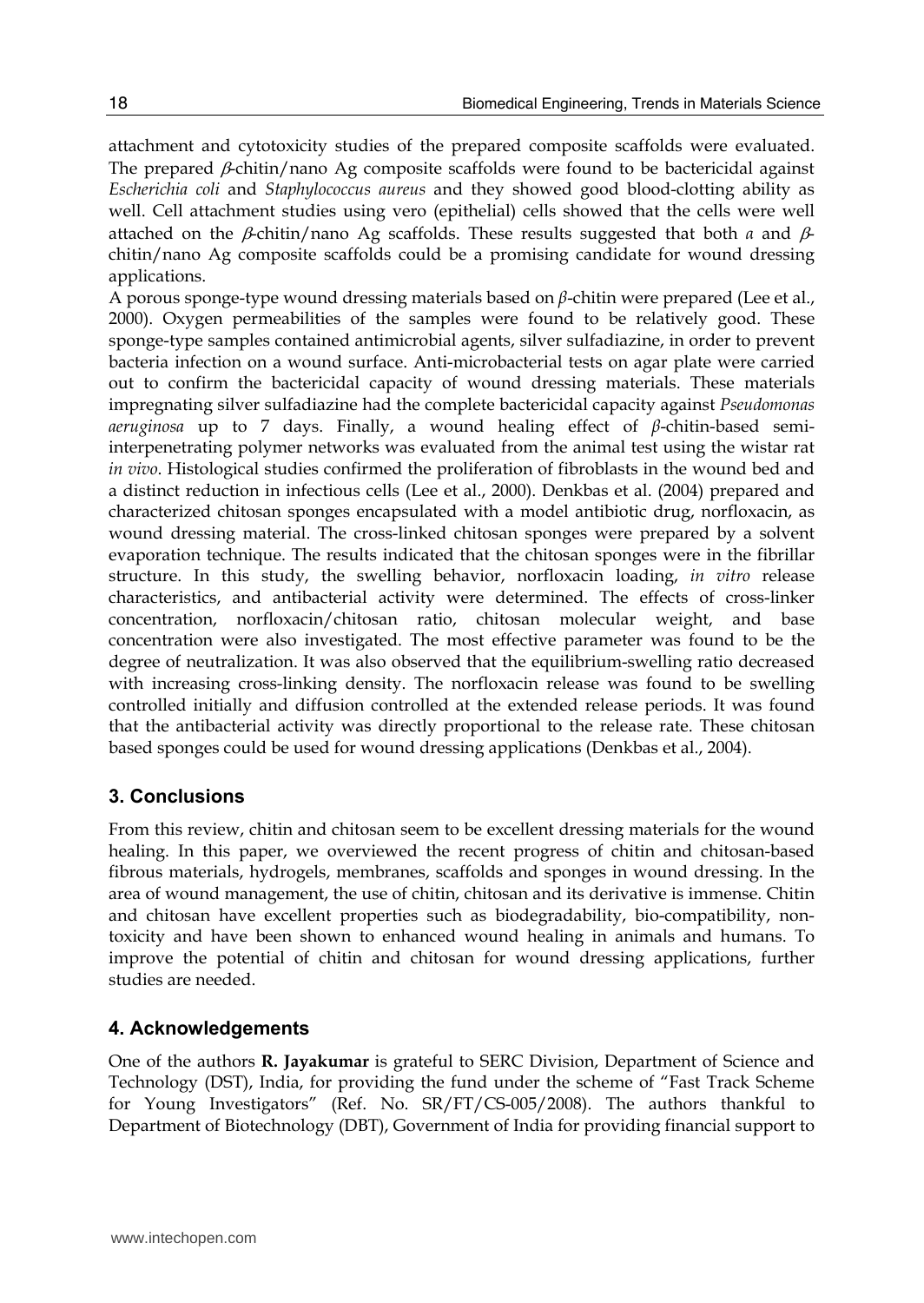carried out research work. **Dr. S. V. Nair** is also grateful to DST, India, which partially supported this work, under a center grant of the Nanoscience and Nanotechnology Initiative program monitored by Dr. C. N. R. Rao.

#### **5. References**

- Anitha A, Deepa N, Chennazhi KP, Nair SV, Tamura H, Jayakumar R. Development of mucoadhesive thiolated chitosan nanoparticles for biomedical applications. Carbohydr Polym 2011; 83: 66-73.
- Anitha A, Divya Rani VV, Krishna R, Sreeja V, Selvamurugan N, Nair SV, Tamura H, Jayakumar R. Synthesis, characterization, cytotoxicity and antibacterial studies of chitosan, *O*-carboxymethyl and *N*, *O*-carboxymethyl chitosan nanoparticles. Carbohydr Polym 2009; 78: 672-677.
- Aoyagi S, Onishi H, Machida Y. Novel chitosan wound dressing loaded with minocycline for the treatment of severe burn wounds. Int J Pharm 2007; 330: 138-145.
- Azad AK, Sermsintham N, Chandrkrachang S, Stevens WF. Chitosan membrane as a wound-healing dressing: Characterization and clinical application. J Biomed Mater Res Appl Biomat 2004; 69B: 216-222.
- Berthod F, Sahuc F, Hayek D, Damour O, Collombel, C. Deposition of collagen fibril bundles by long-term culture of fibroblasts in a collagen sponge. J Biomed Mater Res 1996; 32: 87.
- Blasinska A, Drobnik J. Effects of nonwoven mats of di-*O*-butyrylchitin and related polymers on the process of wound healing. Biomacroloecules 2008; 9: 776-782.
- Boucard N, Vitona C, Agayb D, Maric E, Rogerc T, Chancerelleb Y, Domard A. The use of physical hydrogels of chitosan for skin regeneration following third-degree burns. Biomaterials 2007; 28: 3478-3488.
- Bruin P, Jonkman MF, Meijer HJ, Pennings AJ. A new porous polyetherurethane wound covering. J Biomed Mater Res 1990; 24: 217-226.
- Burkatovskaya M, Castano, AP, Demidova-Rice TN, Tegos GP, Hamblin MR. Effect of chitosan acetate bandage on wound healing in infected and noninfected wounds in mice. Wound Rep Reg 2008; 16: 425-431.
- Casimiro MH, Gil MH, Leal JP. Suitability of gamma irradiated chitosan based membranes as matrix in drug release system. Int J Pharmaceutics 2010; 395: 142-146.
- Chen RN, Wang GM, Chen CH, Ho HO, Sheu MT. Development of *N, O* (carboxymethyl)chitosan/collagen matrixes as a wound dressing. Biomacromolecules 2006; 7: 1058-1064.
- Chen Z, Mo X, He C, Wang H. Intermolecular interactions in electrospun collagen-chitosan complex nanofibers. Carbohydr Polym 2008; 72: 410-418.
- Chilarski A, Szosland L, Krucinska I, Kiekens P, Blasinska A, Schoukens G, Cislo R, Szumilewicz J. Novel dressing materials accelerating wound healing made from dibutyrylchitin. Fibers. Tex Eas Eur 2007; 15: 77-81.
- Cho YW, Cho YN, Chung SH, Yoo G, Ko SW. Water-soluble chitin as a wound healing accelerator. Biomaterials 1999; 20: 2139-2145.
- Clasen C, Wilhelms T, Kulicke WM. Formation and characterization of chitosan membranes. Biomacromolecules 2006; 7: 3210-3222.
- Cohen ML. The theory of real materials. Annu Rev Mater Sci 2000; 30: 1-26.
- Denkbas EB, Ozturk E, Ozdem N, Kecec K, Agalar C. Norfloxacin-loaded chitosan sponges as wound dressing material. J Biomat Appl 2004; 18: 291-303.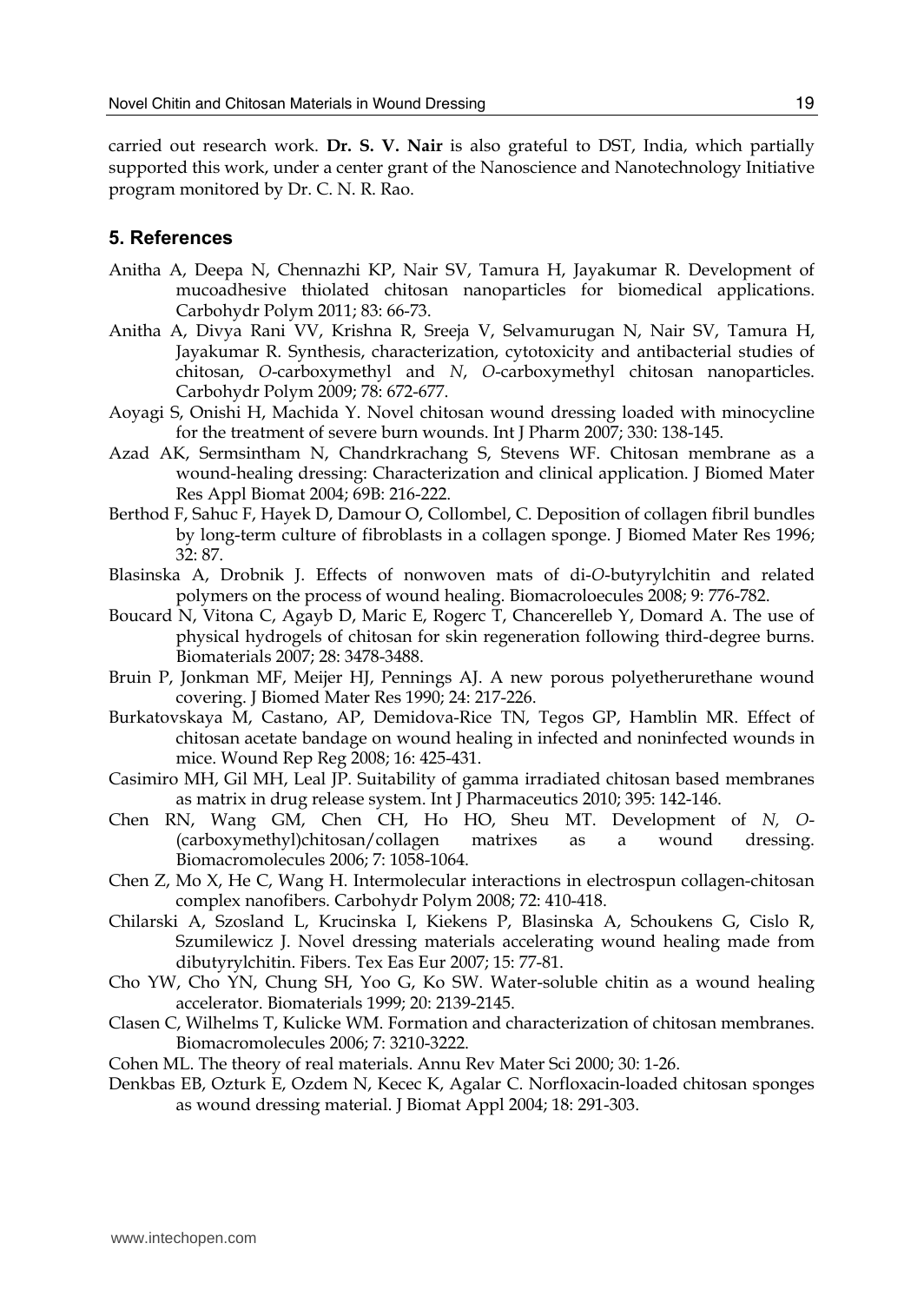- Dev A, Mohan JC, Sreeja V, Tamura H, Patzke GR, Nair SV, Jayakumar R. Novel carboxymethyl chitin nanoparticles for cancer drug delivery applications. Carbohydr Polym 2010; 79: 273-279.
- Dong Y, Liu HZ, Xu L, Li G, Ma ZN, Han F, Yao HM, Sun YH, Li SM. A novel CHS/ALG bilayer composite membrane with sustained antimicrobial efficacy used as wound dressing. Chinese Chem Lett 2010; 21: 1011-1014.
- Draye JP, Delaey B, Van Den Voorde A, Van Den Bulcke A, De Reu B, Schacht E. In vitro and in vivo biocompatibility of dextran dialdehyde cross-linked gelatin hydrogel films. Biomaterials 1998; 19: 1677-1687.
- Han SS. Topical formulations of water-soluble chitin as a wound healing assistantevaluation on open wounds using a rabbit ear model. Fibers and Polymers 2005; 6: 219-223.
- Hong HJ, Jin SE, Park JS, Ahn WS, Kim CK. Accelerated wound healing by smad3 antisense<br>oligonucleotides-impregnated chitosan/alginate polyelectrolyte complex. oligonucleotides-impregnated chitosan/alginate polyelectrolyte complex. Biomaterials 2008; 29: 4831-4837.
- Ignatova M, Manolova N, Rashkov I. Novel antibacterial fibers of quaternized chitosan and poly(vinyl pyrrolidine) prepared by electrospinning. Eur Polym J 2007; 43: 1112- 1122.
- Ignatova M, Starbova K, Markova N, Manolova N, Rashkov I. Electrospun nano-fibre mats with antibacterial properties from quaternized chitosan and poly(vinyl alcohol), Carbohydr Res 2006; 341: 2098-2107.
- Ishihara M, Nakanishi K, Ono K, Sato M, Kikuchi M, Saito Y, Yura H, Matsui T, Hattori H, Uenoyama M, Kurita A. Photocrosslinkable chitosan as a dressing for wound occlusion and accelerator in healing process. Biomaterials 2002; 23: 833-840.
- Ishihara M, Ono K, Sato M, Nakanishi K, Saito Y, Yura H, Matsui T, Hattori H, Fujita M, Kikuchi M, Kurita A. Acceleration of wound contraction and healing with a photocrosslinkable chitosan hydrogel. Wound Rep Reg 2001; 9: 513-521.
- Jayakumar R, Chennazhi KP, Muzzarelli RAA, Tamura H, Nair SV, Selvamurugan N. Chitosan conjugated DNA nanoparticles in gene therapy. Carbohydr Polym 2010a; 79: 1-8.
- Jayakumar R, Divya Rani VV, Shalumon KT, Sudheesh Kumar PT, Nair SV, Furuike T, Tamura H. Bioactive and osteoblast cell attachement studies of novel *a*-, and *β*chitin membranes for tissue engineering applications, Int J Biol Macromol 2009a; 45: 260-264.
- Jayakumar R, Menon D, Manzoor K, Nair SV, Tamura H. Biomedical applications of chitin and chitosan nanomaterials-A short review. Carbohydr Polym 2010b; 82: 227-232.
- Jayakumar R, Nwe N, Tokura S, Tamura H. Sulfated chitin and chitosan as novel biomaterials. Int J Biol Macromol 2007; 40: 175-181.
- Jayakumar R, Prabaharan M, Nair SV, Tamura H. Novel chitin and chitosan nanofibers in biomedical applications. Biotech Adv 2010c; 28: 142-150.
- Jayakumar R, Prabaharan M, Nair SV, Tokura S, Tamura H, Selvamurugan N. Novel carboxymethyl derivatives of chitin and chitosan materials and their biomedical applications. Prog Mater Sci 2010d; 55: 675-709.
- Jayakumar R, Prabaharan M, Reis RL, Mano JF. Graft copolymerized chitosan-Present status and applications. Carbohydr Polym 2005; 62: 142-158.
- Jayakumar R, Reis RL, Mano JF. Phosphorous containing chitosan beads for controlled oral drug delivery. J Bioact Compat Polym 2006; 21: 327-340.
- Kim IY, Seo SJ, Moon HS, Yoo MK, Park IY, Kim BC, Cho CS. Chitosan and its derivatives for tissue engineering applications. Biotech Adv 2008; 26: 1-21.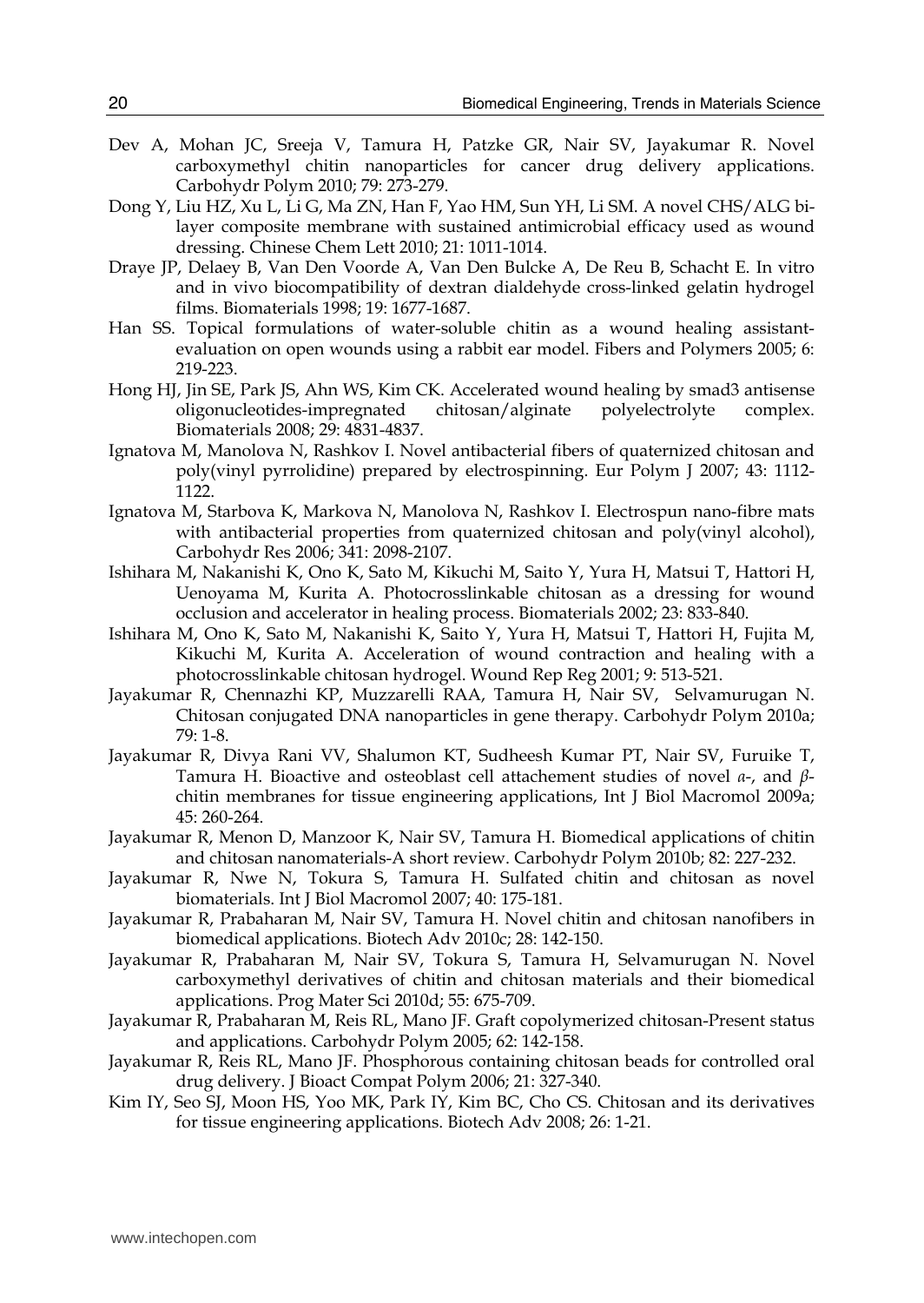- Kweon DK, Song SB, Park YY. Preparation of water-soluble chitosan/heparin complex and its application as wound healing accelerator. Biomaterials 2003; 24: 1595-1601.
- Lee YM, Kim SS, Park MH, Song KW, Sung YK, Kang IK. Beta-chitin-based wound dressing containing silver sulfurdiazine. J Mater Sci Mater Med 2000; 11: 817-823.
- Li LH, Deng JC, Deng HR, Liu ZL, Li XL. Preparation, characterization and antimicrobial activities of chitosan/Ag/ZnO blend films. Chem Eng J 2010; 160: 378-382.
- Liu BS, Yao CH, Fang SS. Evaluation of a non-woven fabric coated with a chitosan bi-layer composite for wound dressing. Macromol Biosci 2008; 8: 432-440.
- Loke WK, Lau SK, Yong LL, Khor E, Sum CK. Wound dressing with sustained antimicrobial capability. J Biomed Mater Res Appl Biomater 2000; 53: 8-17.
- Lu G, Ling K, Zhao P, Xu Z, Deng C, Zheng H, Huang J, Chen J. A novel in situ-formed hydrogel wound dressing by the photocross-linking of a chitosan derivative. Wound Rep Reg 2010; 18: 70-79.
- Lu SY, Gao WJ, Gu HY. Construction, application and biosafety of silver nanocrystalline chitosan wound dressing. Burns 2008; 34: 623-628.
- Madhumathi K, Binulal NS, Nagahama H, Tamura H, Shalumon KT, Selvamurugan N, et al. Preparation and characterization of novel\_a-chitin-hydroxyapatite composite membranes for tissue engineering applications. Int J Biol Macromol 2009; 44: 1-5.
- Madhumathi K, Sudheesh Kumar PT, Abilash S, Sreeja V, Tamura H, Manzoor K, Nair SV, Jayakumar R. Development of novel chitin/nanosilver composite scaffolds for wound dressing applications. J Mater Sci Mater Med 2010; 21: 807-813.
- Maeda Y, Jayakumar R, Nagahama H, Furuike T, Tamura H. Synthesis, characterization and bioactivity studies of novel *┚*-chitin scaffolds for tissue-engineering applications. Int J Biol Macromol 2008; 42: 463-467.
- Marreco PR, Moreira PL, Genari SC, Moraes AM. Effects of different sterilization methods on the morphology, mechanical properties and cytotoxicity of chitosan membranes used as wound dressings. J Biomed Mater Res Part B: Appl Biomater 2004; 71B: 268-277.
- Mattioli-Belmonte M, Zizzi A, Lucarini G, Giantomassi F, Biagini G, Tucci G, Orlando F, Provinciali M, Carezzi F, Morganti P. Chitin nanofibrils linked to chitosan glycolate as spray, gel and gauze preparations for wound repair. as spray, gel and gauze preparations for wound repair. J Bioact Compat Polym 2007; 22: 525-553.
- Mezzana P. Clinical efficacy of a new chitin nanofibrils-based gel in wound healing. Acta Chir Plast 2008; 50:81-84.
- Mi FL, Shyu SS, Wu YB, Lee ST, Shyong JY, Huang RN. Fabrication and characterization of a sponge-like asymmetric chitosan membrane as a wound dressing. Biomaterials 2001; 22: 165-173.
- Mi FL, Wu YB, Shyu SS, Chao AC, Lai JY, Su CC. Asymmetric chitosan membranes prepared by dry/wet phase separation: A new type of wound dressing for controlled antibacterial release. J Mem Sci 2003; 212: 237-254.
- Mizuno K, Yamamura K, Yano K, Osada T, Saeki S, Takimoto N, Sakurai T, Nimura Y. Effect of chitosan film containing basic fibroblast growth factor on wound healing in genetically diabetic mice. J Biomed Mater Res 2003; 64A: 177-181.
- Murakami K, Aoki H, Nakamura S, Nakamura SI, Takikawa M, Hanzawa M, Kishimoto S, Hattori H, Tanaka Y, Kiyosawa T, Sato Y, Ishihara M. Hydrogel blends of chitin/chitosan, fucoidan and alginate as healing-impaired wound dressings. Biomaterials 2010; 31:83-90.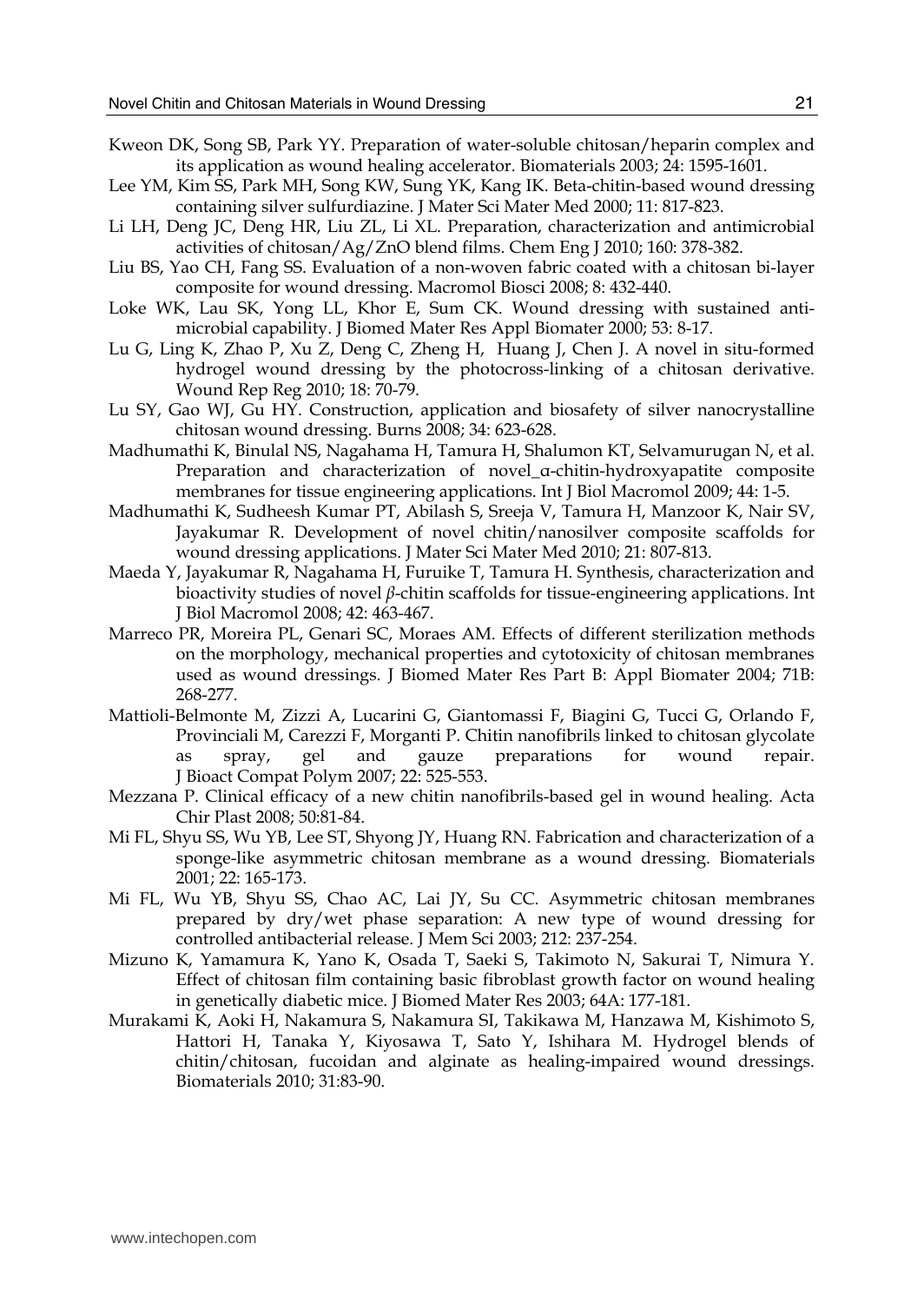- Muramatsu K, Masuda S, Yoshihara Y, Fujisawa A. In vitro degradation behavior of freezedried carboxymethyl-chitin sponges processed by vacuum-heating and gamma irradiation. Polym Deg Stab 2003; 81: 327-332.
- Muzzarelli RAA, Guerrieri M, Goteri G, Muzzarelli C, Armeni T, Ghiselli R, et al. The biocompatibility of dibutyryl chitin in the context of wound dressings. Biomaterials 2005; 26: 5844-5854.
- Muzzarelli RAA, Morganti P, Morganti G, Palombo P, Palombo M, Biagini, G, et al. Chitin nanofibrils/chitosan glycolate composites as wound medicaments. Carbohydr Polym 2007; 70: 274-284.
- Muzzarelli RAA. Chitin and chitosans for the repair of wounded skin, nerve, cartilage and bone. Carbohydr Polym. 2009; 76: 167-182.
- Nagahama H, Kashiki T, Nwe N, Jayakumar R, Furuike T, Tamura H. Preparation of biodegradable chitin/gelatin membranes with GlcNAc for tissue engineering applications. Carbohydr Polym 2008b; 73: 456-463.
- Nagahama H, Nwe N, Jayakumar R, Koiwa S, Furuike T, Tamura H. Novel biodegradable chitin membranes for tissue engineering applications. Carbohydr Polym 2008a; 73: 295-302.
- Ong SY, Wu J, Shabbir M, Moochhala, Tan MH, Lu J. Development of a chitosan-based wound dressing with improved hemostatic and antimicrobial properties. Biomaterials 2008; 29: 4323-4332.
- Paul W, Sharma CP. Chitin and alginates wound dressings: A short review. Trends Biomater. Artif. Organs. 2004; 18: 18-23.
- Pei HN, Chen XG, Li Y, Zhou HY. Characterization and ornidazole release in vitro of a novel composite film prepared with chitosan/poly(vinyl alcohol)/alginate. J Biomed Mater Res 2008; 85A: 566-572.
- Peter M, Binulal NS, Soumya S, Nair SV, Tamura H, Jayakumar R. Nanocomposite scaffolds of bioactive glass ceramic nanoparticles disseminated chitosan matrix for tissue engineering applications. Carbohydr Polym 2010; 79: 284-289.
- Peter M, Sudheesh Kumar PT, Binulal NS, Nair SV, Tamura H, Jayakumar R. Development of novel chitin/nano bioactive glass ceramic nanocomposite scaffolds for tissue engineering applications. Carbohydr Polym 2009; 78: 926-931.
- Pietramaggiori G, Yang HJ, Scherer SS, Kaipainen A, Chan RK, Alperovich M, et al. Effects of poly-N-acetyl glucosamine (pGlcNAc) patch on wound healing in db/db mouse. J Trauma, 2008; 64: 803-808.
- Portero A, Teijeiro-Osorio D, Alonso MJ, Remunan-Lopez C. Development of chitosan sponges for buccal administration of insulin. Carbohydr Polym 2007; 68: 617-625.
- Prabaharan M, Jayakumar R. Chitosan-graft-β-cyclodextrin scaffolds with controlled drug release capability for tissue engineering applications. Int J Biol Macromol 2009; 44: 320-325.
- Prabaharan M, Mano JF. Chitosan-based particles as controlled drug delivery systems. Drug Deliv 2005; 12: 41-57.
- Prabaharan M. Chitosan derivatives as promising materials for controlled drug delivery. J Biomat Appl 2008; 23: 5-36.
- Rai M, Yadav A, Gade A. Silver nanoparticles as a new generation of antimicrobials. Biotechnol Adv 2009; 27: 76-83.
- Rasad MSBA, Halim AS, Hashim K, Rashid AHA, Yusof N, Sahmsuddin S. *In vitro* evaluation of novel chitosan derivatives sheet and paste cytocompatibility on human dermal fibroblasts. Carbohydr Polym 2010; 79: 1094-1100.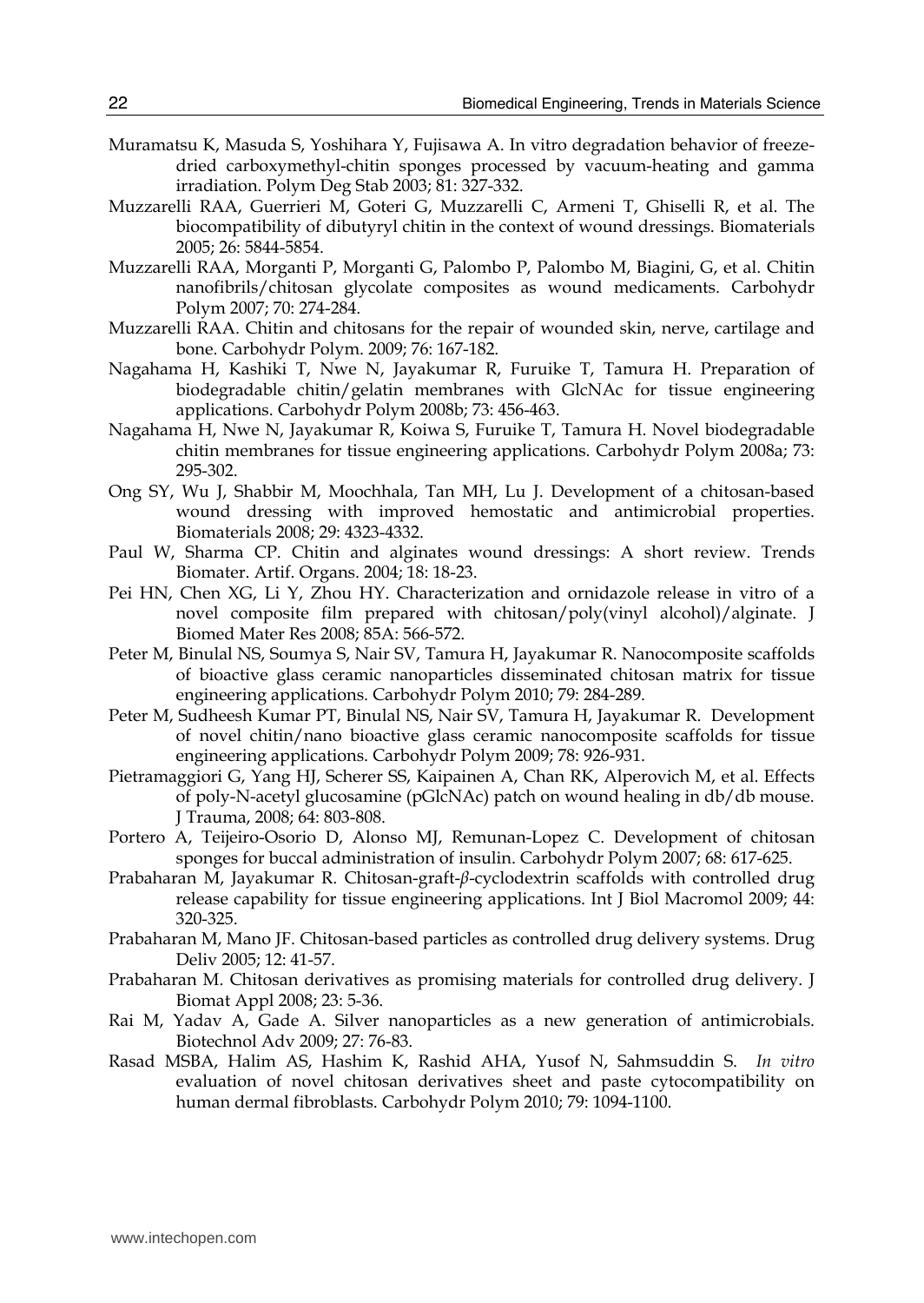- Ravi Kumar MNV. A review of chitin and chitosan applications. Reac Func Polym 2000; 46: 1-27.
- Ribeiro MP, Espiga A, Silva D, Baptista P, Henriques J, Ferreira C, Silva JC, Borges JP, Pires E, Chaves P, Correia IJ, Development of a new chitosan hydrogel for wound dressing. Wound Rep Reg 2009; 17: 817-824
- Rodrigues AP, Sanchez EMS, daCosta, AC, Moraes AM. The influence of preparation conditions on the characteristics of chitosan-alginate dressings for skin lesions. J Appl Polym Sci 2008; 109: 2703-2710.
- Shalumon KT, Binulal NS, Selvamurugan N, Nair SV, Menon D, Furuike T, Tamura H, Jayakumar R. Electrospinning of carboxymethyl chitin/poly(vinyl alcohol) nanofibrous scaffolds for tissue engineering applications. Carbohydr Polym 2009; 77: 863-869.
- Sharma A, Rao P, Mathur RP, Ameta SC. Photocatalytic reactions of xylidine ponceau on semiconducting zinc oxide powder. J Photochem Photobiol 1995; A86: 197-200.
- Shibata H, Shioya N, Kuroyangi Y. Development of new wound dressing composed of spongy collagen sheet containing dibutyryl cyclic AMP. J Biomater Sci Polym Ed 1997; 8: 601-621.
- Silva SS, Luna SM, Gomes ME, Benesch J, Pashkuleva I, Mano JF, Reis RL. Plasma surface modification of chitosan membranes: Characterization and preliminary cell response studies. Macromol Biosci 2008; 8: 568-576.
- Sudheesh Kumar PT, Abhilash S, Manzoor K, Nair SV, Tamura H, Jayakumar R. Preparation and characterization of novel  $\beta$ -chitin/nano silver composite scaffolds for wound dressing applications. Carbohydr. Polym., 2010; 80: 761-767.
- Sung JH, Hwang MR, Kim JO, Lee JH, Kim YI, Sun JH, Chang W, Jin SG, Kim JA, Lyoo WS, Han SS, Ku SK, Yong CS, Choi HG. Gel characterization and in vivo evaluation of minocycline-loaded wound dressing with enhanced wound healing using polyvinyl alcohol and chitosan. Int J Pharmaceutics 2010; 392: 232-240.
- Suzuki S, Matsuda K, Isshiki N, Tamada Y, Ikada Y. Experimental study of newly developed bilayer artificial skin. Biomaterials 1990; 11:356-360.
- Tamura H, Furuike T, Nair SV, Jayakumar R. Biomedical applications of chitin hydrogel and scaffolds. Carbohydr Polym doi:10.1016/j.carbpol.2010.06.001.
- Tanodekaew S, Prasitsilp M, Swasdison S, Thavornyutikarn B, Pothsree T, Pateepasen R. Preparation of acrylic grafted chitin for wound dressing application. Biomaterials 2004; 25: 1453-1460.
- Tashiro T. Antibacterial and bacterium adsorbing macromolecules. Macromol Mat Eng 2001; 286: 63-87.
- Thomas V, Yallapu M, Mohan SB, Bajpai SK. Fabrication, characterization of chitosan/nanosilver film and its potential antibacterial application. J Biomat Sci Polym Ed 2009; 20: 2129-2144.
- Tsao CT, Chang CH, Lin YY, Wu MF, Wang JL, Young TH, Han JL, Hsieh KH. Evaluation of  $chitosan/y-poly(glutamic acid) polyelectrolyte complex for wound dressing$ materials. Carbohydr Polym (2010), doi:10.1016/j.carbpol.2010.04.034
- Turner TD, Schmidt RJ, Harding KG. (Eds.). Advances in wound management. Chichester, UK: Wiley, 1986.
- Ueno H, Mori T, Fujinaga T. Topical formulations and wound healing applications of chitosan. Adv Drug Deli Rev 2001; 52: 105-115.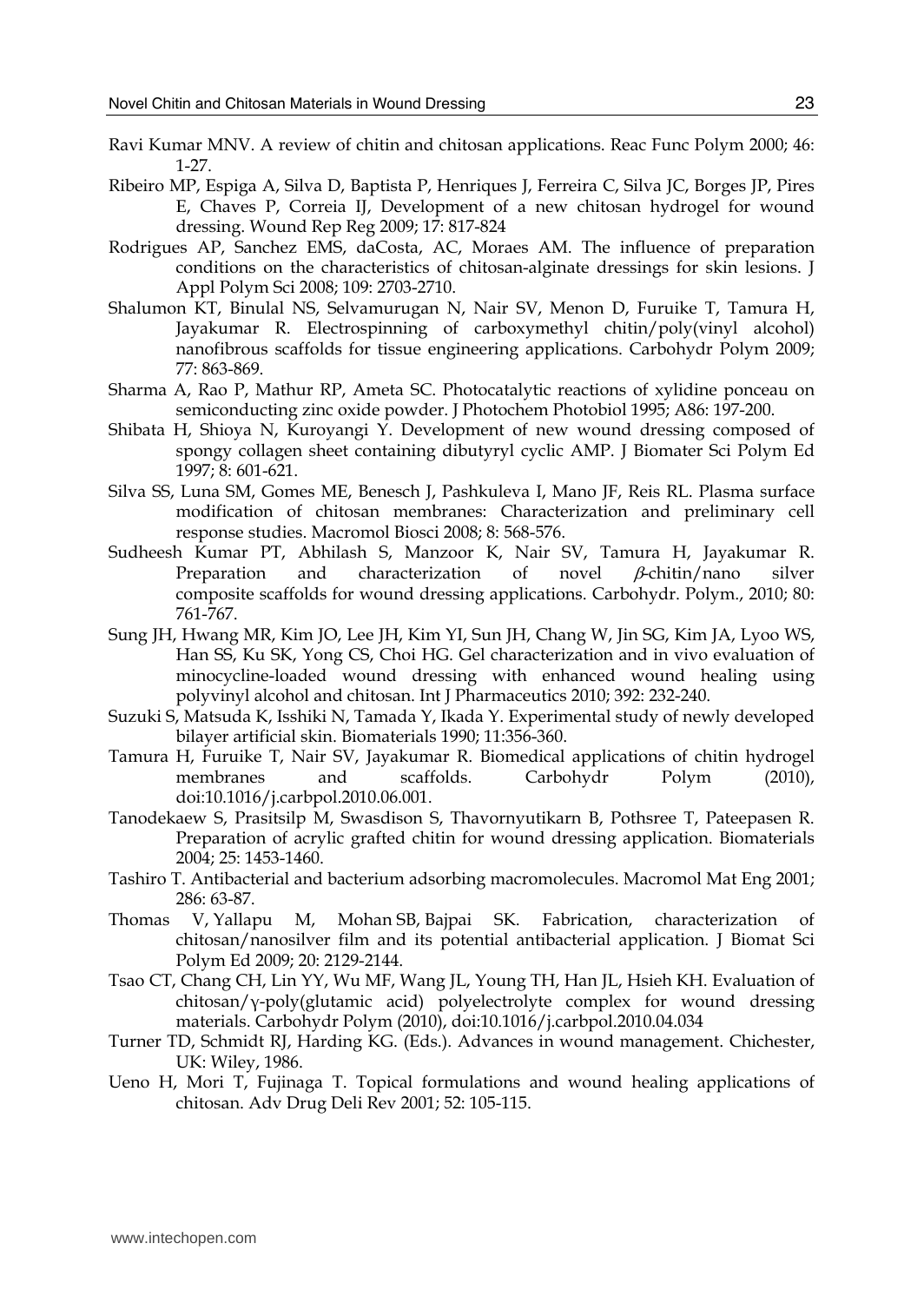- Ulubayram K, Nur Cakar A, Korkusuz P, Ertan C, Hasirci N. EGF containing gelatin-based wound dressings. Biomaterials 2001; 22: 1345-1356.
- Vicentini DS, Smania Jr A, Laranjeira MCM. Chitosan/poly (vinyl alcohol) films containing ZnO nanoparticles and plasticizers. Mat Sci Eng 2010; C30: 503-508.
- Vimala K, Murali Mohan Y, Samba Sivudua K, Varaprasada K, Ravindra S, Narayana Reddy N, Padma Y, Sreedhar B, MohanaRaju K, Fabrication of porous chitosan films impregnated with silver nanoparticles: A facile approach for superior antibacterial application. Colloids Surf. B: Biointerfaces, 2010; 76: 248-258.
- Wang CC, Su CH, Chen CC. Water absorbing and antibacterial properties of N-isopropyl acrylamide grafted and collagen/chitosan immobilized polypropylene nonwoven fabric and its application on wound healing enhancement. J Biomed Mater Res 2008; 84A: 1006-1017.
- Wang ZL. Zinc oxide nanostructures: growth, properties and applications, J Phys: Condens Matter 2004; 16: R829-R858.
- Watthanaphanit A, Supaphol P, Tamura H, Tokura S, Rujiravanit, R. Fabrication, structure, and properties of chitin whisker-reinforced alginate nanocomposite fibers. J Appl Polym Sci 2008; 110: 890-899.
- Xu H, Ma L, Shi H, Gao C, Han C. Chitosan-hyaluronic acid hybrid film as a novel wound dressing: in vitro and in vivo studies. Polym Adv Technol 2007; 18: 869-875.
- Yang X, Yang K, Wu S, Chen X, Yu F, Li J, Ma M, Zhu Z. Cytotoxicity and wound healing properties of PVA/ws-chitosan/glycerol hydrogels made by irradiation followed by freeze-thawing. Radiation Phys Chem 2010; 79: 606-611
- Yusof NLBM, Lim LY, Khor E. Preparation and characterization of chitin beads as a wound dressing precursor Flexible chitin films as potential wound-dressing materials: Wound model studies. J Biomed Mater Res 2001; 54: 59-68.
- Yusof NLBM, Wee A, Lim LY, Khor E. Flexible chitin films as potential wound-dressing materials: Wound model studies. J Biomed Mater Res 2003; 66A: 224-232.
- Zhang Y, He H, Gao WJ, Lu SY, Liu Y, Gu HY, Rapid adhesion and proliferation of keratinocytes on the gold colloid/chitosan film scaffold. Mat Sci Eng 2009; C29: 908-912.
- Zhang Z, Yang D, Nie J. Chitosan/polyethylene glycol diacrylate films as potential wound dressing material. Int J Biol Macromol 2008; 43: 456-462.
- Zhou Y, Yang D, Chen X, Xu Q, Lu F, Nie J. Electrospun Water-soluble carboxyethyl chitosan/poly(vinyl alcohol) nanofibrous membrane as potential wound dressing for skin regeneration. Biomacromolecules 2008; 9: 349-354.